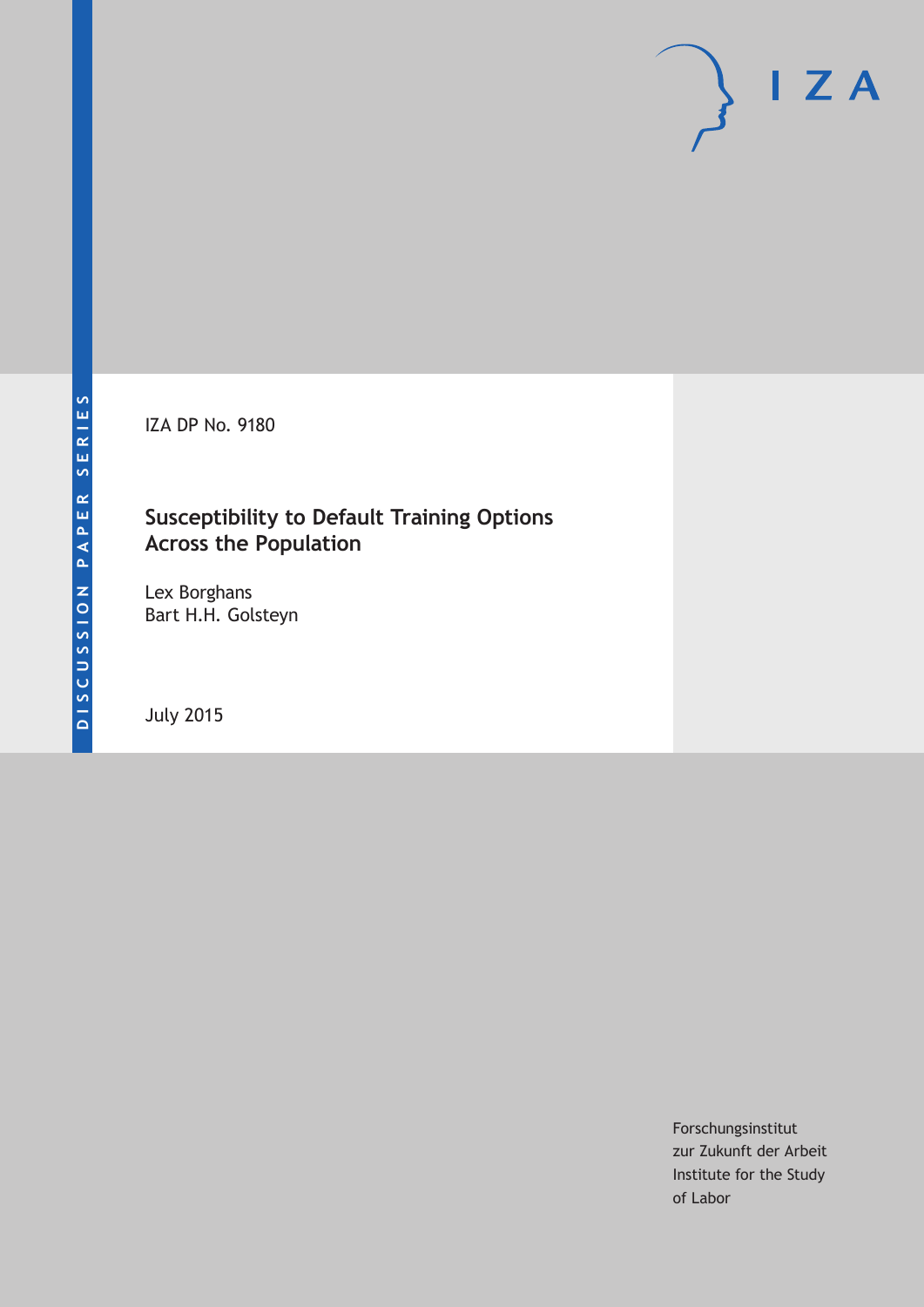# **Susceptibility to Default Training Options Across the Population**

### **Lex Borghans**

*Maastricht University (ROA) and IZA*

### **Bart H.H. Golsteyn**

*Maastricht University (ROA), SOFI and IZA*

Discussion Paper No. 9180 July 2015

IZA

P.O. Box 7240 53072 Bonn Germany

Phone: +49-228-3894-0 Fax: +49-228-3894-180 E-mail: iza@iza.org

Any opinions expressed here are those of the author(s) and not those of IZA. Research published in this series may include views on policy, but the institute itself takes no institutional policy positions. The IZA research network is committed to the IZA Guiding Principles of Research Integrity.

The Institute for the Study of Labor (IZA) in Bonn is a local and virtual international research center and a place of communication between science, politics and business. IZA is an independent nonprofit organization supported by Deutsche Post Foundation. The center is associated with the University of Bonn and offers a stimulating research environment through its international network, workshops and conferences, data service, project support, research visits and doctoral program. IZA engages in (i) original and internationally competitive research in all fields of labor economics, (ii) development of policy concepts, and (iii) dissemination of research results and concepts to the interested public.

<span id="page-1-0"></span>IZA Discussion Papers often represent preliminary work and are circulated to encourage discussion. Citation of such a paper should account for its provisional character. A revised version may be available directly from the author.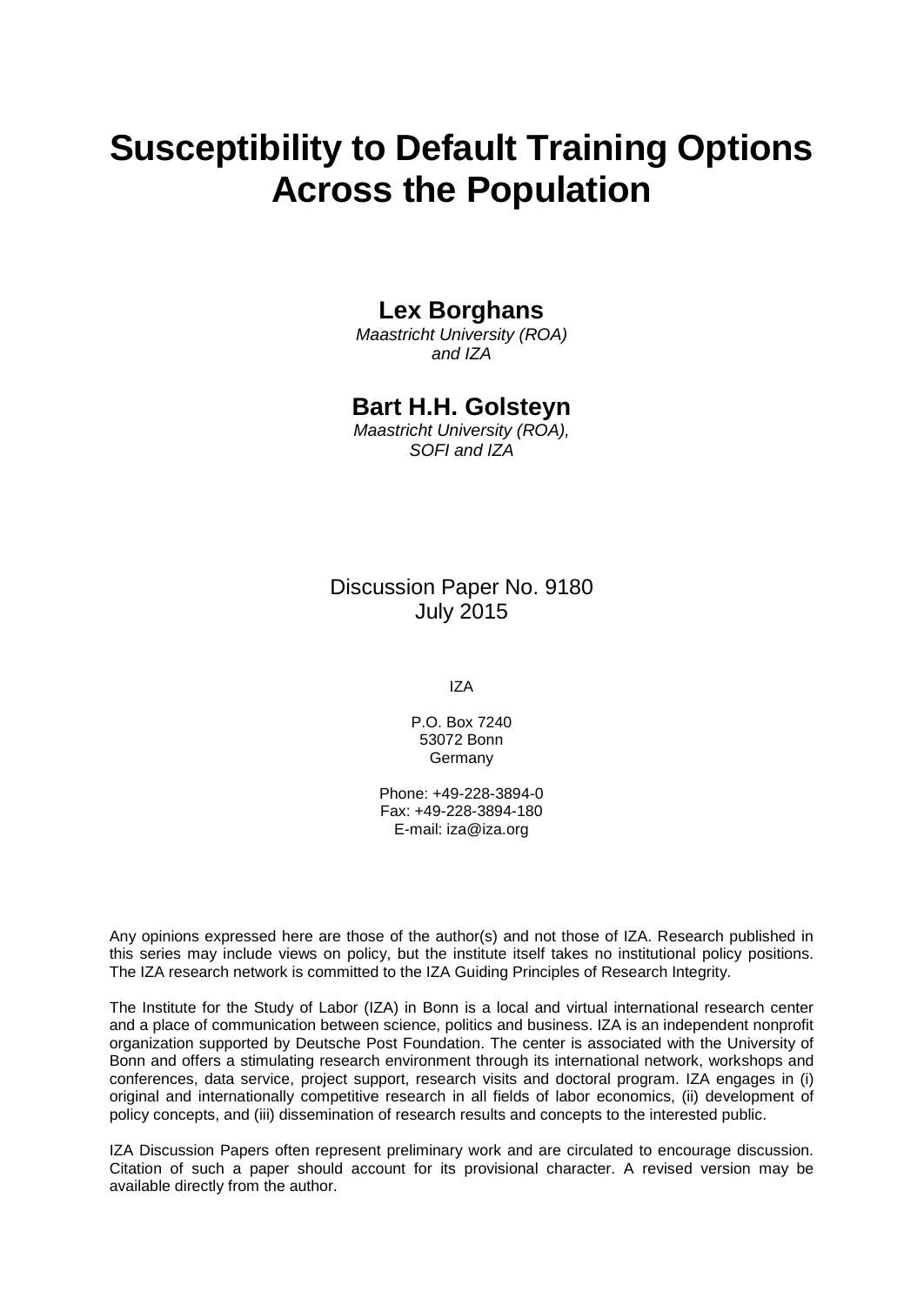IZA Discussion Paper No. 9180 July 2015

# **ABSTRACT**

# **Susceptibility to Default Training Options Across the Population[\\*](#page-1-0)**

This paper analyzes the tendency of people to choose default options when offered courses to acquire job related skills. We ask a random sample of Dutch people aged 6-80 which three skills are most important in their (future or past) jobs. Further on in the survey, we randomly select one of the skills the respondent indicated and (hypothetically) offer the respondent a course regarding this skill. The respondent can accept this offer, but can also exchange it for a course regarding one of the two other skills indicated. Our findings indicate that people generally have a strong tendency to choose the default option. This effect is similar across gender and education level. It appears that the effect of the default option is less strong around age 30 and declines after age 60.

JEL Classification: J24, J31, I2

Keywords: default option, human capital, training, experiment

Corresponding author:

Bart H.H. Golsteyn Department of Economics Maastricht University P.O. Box 616 6200 MD, Maastricht The Netherlands E-mail: [b.golsteyn@maastrichtuniversity.nl](mailto:b.golsteyn@maastrichtuniversity.nl)

We thank the editor and two anonymous referees, Daron Acemoglu, Arnaud Dupuy, Andries de Grip, Annemarie Künn-Nelen, Stephen Machin, Hessel Oosterbeek, Arthur van Soest, Anders Stenberg, Bas ter Weel, and participants at the 2007 SOLE meeting in Chicago and the 2008 EALE meeting in Amsterdam for helpful discussions. The data used in this paper are available on request. Golsteyn thanks the Volkswagen Stiftung for financial support.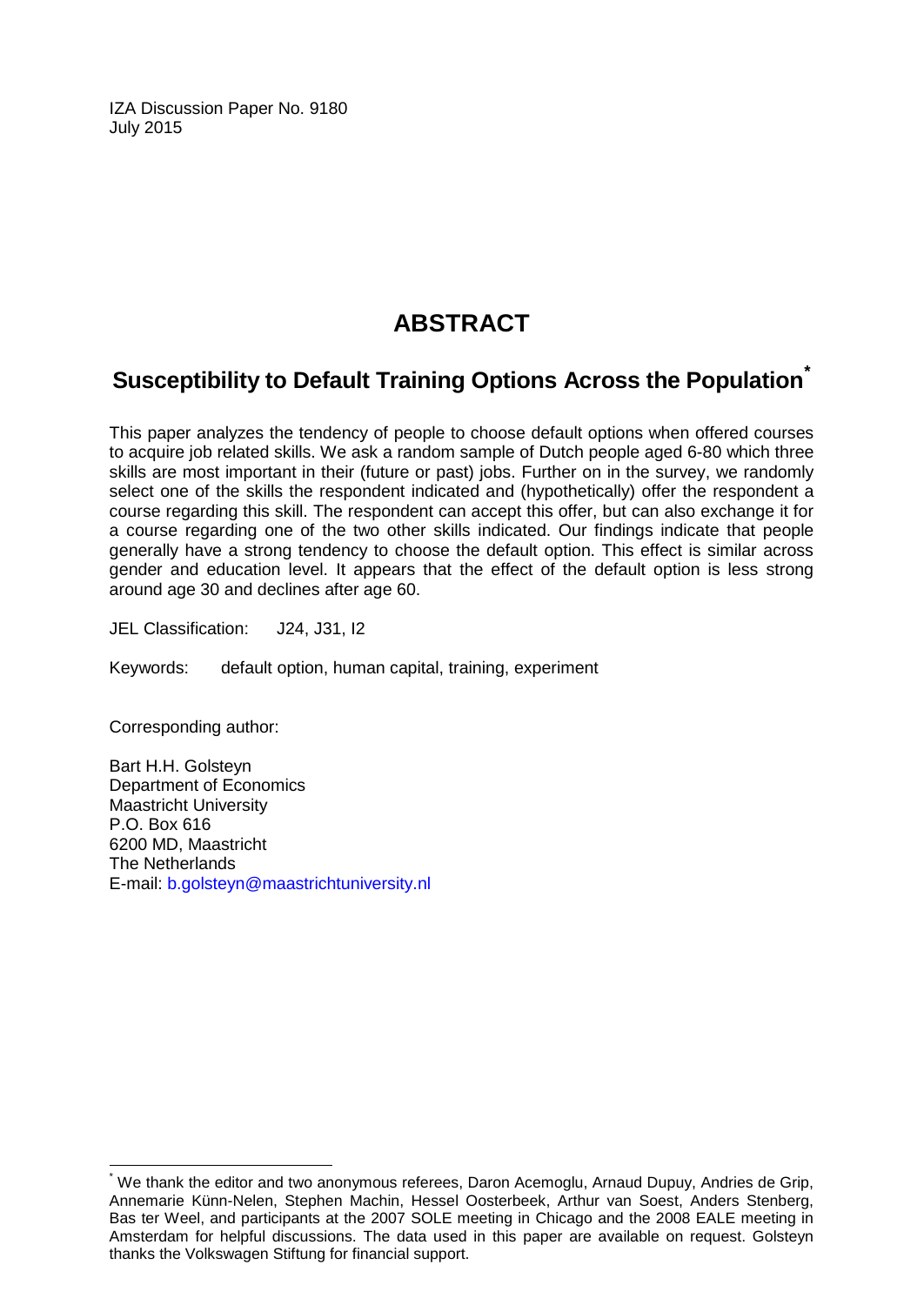#### **1. Introduction**

Default options have been shown to strongly affect behavior in numerous contexts.<sup>1</sup> It is plausible that defaults also matter for decisions related to human capital but the evidence collected on this relationship is thin.<sup>[2](#page-3-0)</sup> One important and unanswered question in this field is to what extent different groups of people in society are susceptible to default options.

In this paper, we analyze the effects of defaults on the choice of a course. We ask a random sample of Dutch people aged 6 through 80, which three skills are most important in the jobs they have or – for people who are not working – the jobs they would like to have. Further on in the survey, we randomly select one of the skills the respondent indicated and (hypothetically) offer the respondent a course in this skill. The respondent can accept this offer, but is also allowed to exchange it for a course regarding one of the two other skills indicated. The approach allows us to distinguish people who choose the suggested (default) courses from those picking courses from the menu.

We estimate course selection behavior using conditional logit regressions. Our estimates suggest that people on average have a strong propensity to choose the default course. The effect is similar across gender and education level. It appears that the effect of the default option is less strong around age 30 and declines after age 60.

<sup>&</sup>lt;sup>1</sup> Johnson and Goldstein (2003) and Abadie and Gay (2006) show for instance that the amount of organ donors is much lower in countries where people by default are not an organ donor compared to countries where people by default are organ donors. Other studies have shown that defaults matter with respect to car insurances (Johnson et al. 1993), car purchases (Park et al. 2000), consent with e-mail marketing (Johnson et al. 2002), and pensions with 401(k) saving (Carroll et al. 2009). Altmann and Falk (2014) report that cooperative defaults increase contributions to a public good.

<span id="page-3-1"></span><span id="page-3-0"></span><sup>&</sup>lt;sup>2</sup> Borghans and Golsteyn (2014) show that defaults affect the choices people make regarding training decisions of recent graduates. Research often focuses on young people. However, theory predicts that the effects might change across age. The period in which people can reap the benefits of their investments changes across time and people become more mature as they age. Our first contribution relative to this paper is that we study the question in a representative sample. The second contribution is that we let people choose the skills themselves instead of offering them the choice between various skills. This implies that the courses that are offered to them later on are more in line with their true interests.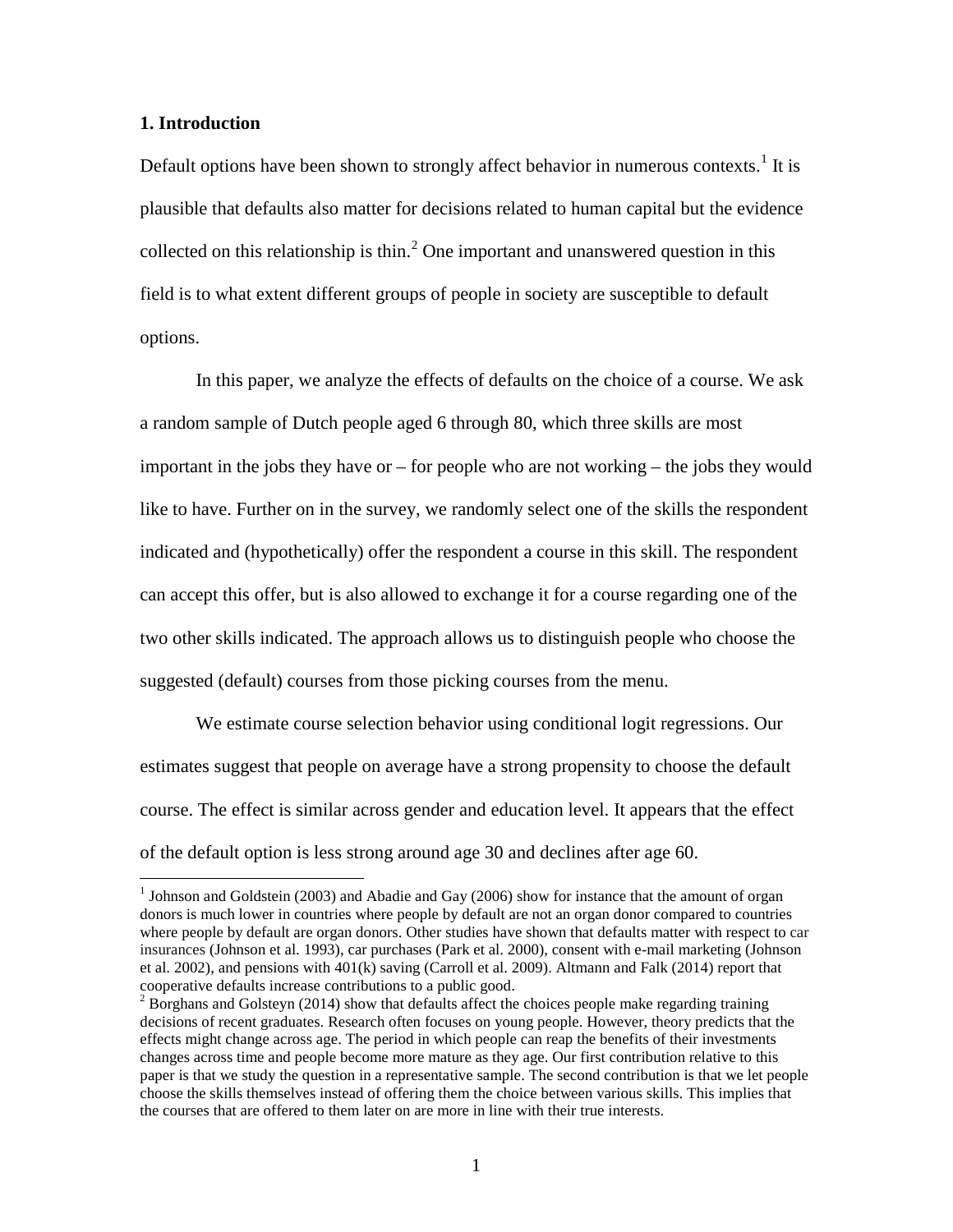The remainder of this paper is organized as follows. In section 2 we describe the design of the experiment, and provide some descriptive data. Section 3 contains our empirical approach. Section 4 presents the main findings. Section 5 concludes.

#### **2. Design of the experiment**

Our experiment is included in the Life Long Learning Survey. This survey is a supplement of the Dutch National Bank Household Survey (DNB Household Survey), which is a representative panel of Dutch households. Participants answer questions over the Internet.<sup>[3](#page-3-1)</sup> Annually there is a basic questionnaire which is split up into seven subquestionnaires that are distributed in different weeks of the year. In other weeks, supplements can be sent to the participants of the panel.

An advantage of the DNB Household Survey is that within households, both adults and children (from 6 years of age onwards) participate. The use of internet allows randomization and wordings of questions which depend on earlier answers of the respondents. In total 2,445 people participated in the experiment. Table 1 shows that approximately half of the sample is male, and that the participants are on average around 43 years of age. 17% of the sample is still in school (including students), half of the sample is working, around 15% is retired, and 20% is occupied with a different activity (unemployed, housewife, disabled, else). In order to investigate whether the sample is representative, we compare these statistics with those of the DNB Household Survey. Part b of Table 1 reveals that most of the statistics are similar in the original sample and the sample we use. The average age is remarkably similar in the subgroups in both

<span id="page-4-0"></span><sup>&</sup>lt;sup>3</sup> It is unlikely that there is selective non-response because of a lack of having a computer or internet access. People who do not have a computer or internet access receive a (simple) computer through CenER data.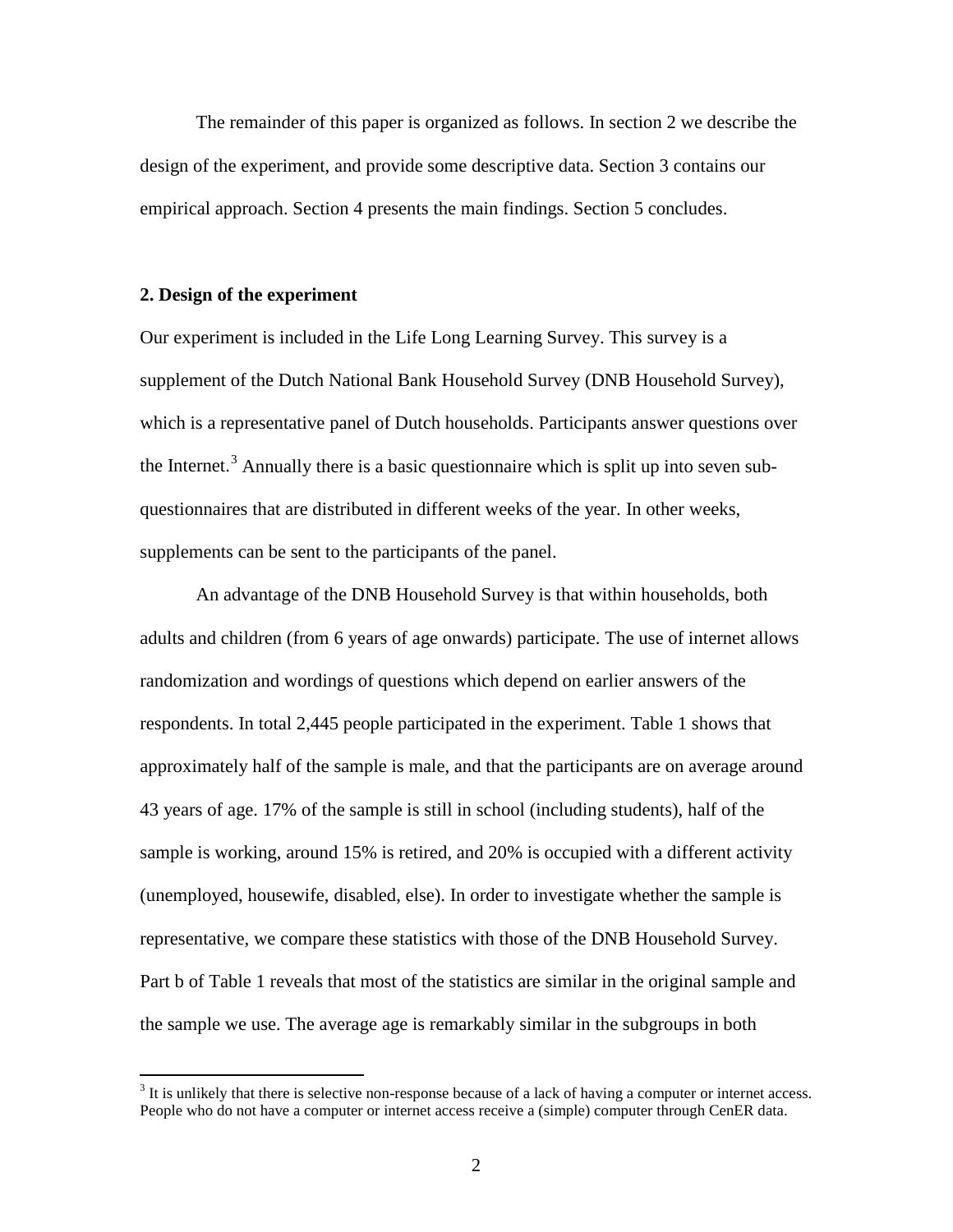samples. In our sample, there are more retired women and fewer students than in the original sample.

-- Table 1a, b --

In the experiment, people will make a choice for a training course from a set of courses relevant for their work or potential work. To this aim, we have to determine the relevant skills of the respondents' occupation or potential occupation, and offer them a choice from a set of courses. We will describe these elements of the design step by step.

#### *The relevant skills for the participants*

We want the courses offered in the experiment to be relevant for the current or a potential occupation. Since important skills can be very different for each occupation we asked the respondents themselves to indicate the most important skills of their work. Questions in this experiment refer to a specific occupation while the sample consists of people with a job, but also of adults who are not participating and children who are still in school. Therefore, an approach was needed to focus the respondents on a specific occupation. For those who are working, this is their current job. The question we asked is:

Can you name three skills that according to you are the most important to do your work successfully (e.g. specific skills, computer skills, working with people, endurance, physical condition)?

3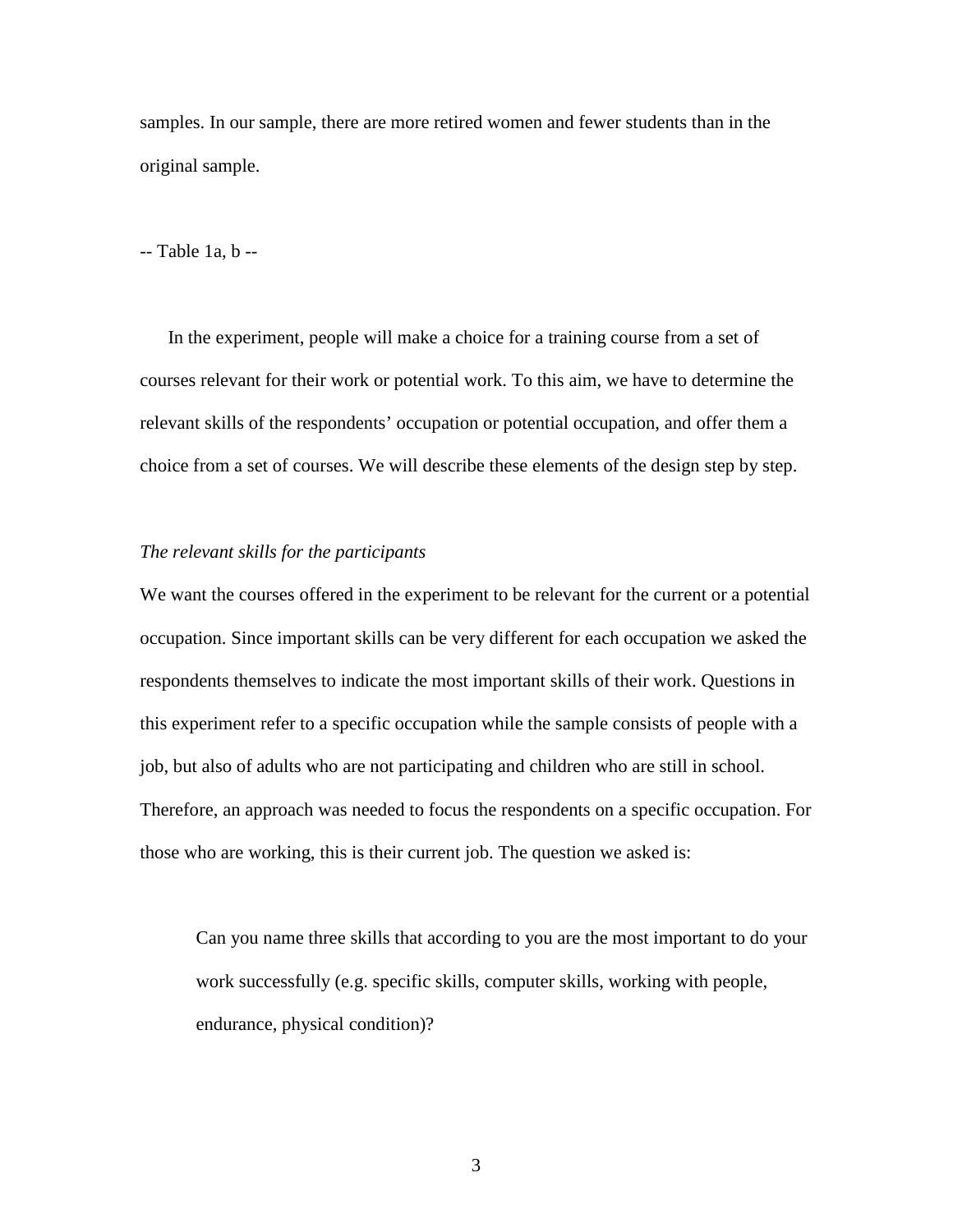Respondents could state three skills that were recorded as string variables.<sup>[4](#page-4-0)</sup>

For people who are currently not participating we adjusted the question as follows:

Can you name three skills that are according to you, if you would start to work, the most important to do your work successfully (e.g. specific skills, computer skills, working with people, endurance, physical condition)?

We also included retired workers in our survey. We asked them:

Can you name three skills that are according to you the most important to do the work you used to have successfully (e.g. specific skills, computer skills, working with people, endurance, physical condition)?

People at school, aged 16 and older were asked:

Can you name three skills that are according to you, when you start to work later on, the most important to do your work successfully (e.g. knowledge of regulations, computer skills, working with people, endurance, physical condition)?

<span id="page-6-0"></span> $<sup>4</sup>$  Note that it is not feasible to give an overview of these skills since they are different for each respondent.</sup> Every respondent entered three skills. It was not possible to continue the survey if one entered less than three skills. A handful of respondents entered "I don't know" instead of a skill or mentioned the same skill more than once. We excluded these respondents. Although the wording varies, dealing with people (about 14%), job specific skills (about 10%), communication (about 9%), accuracy (about 7%), and dealing with stress (about 6%) are often mentioned.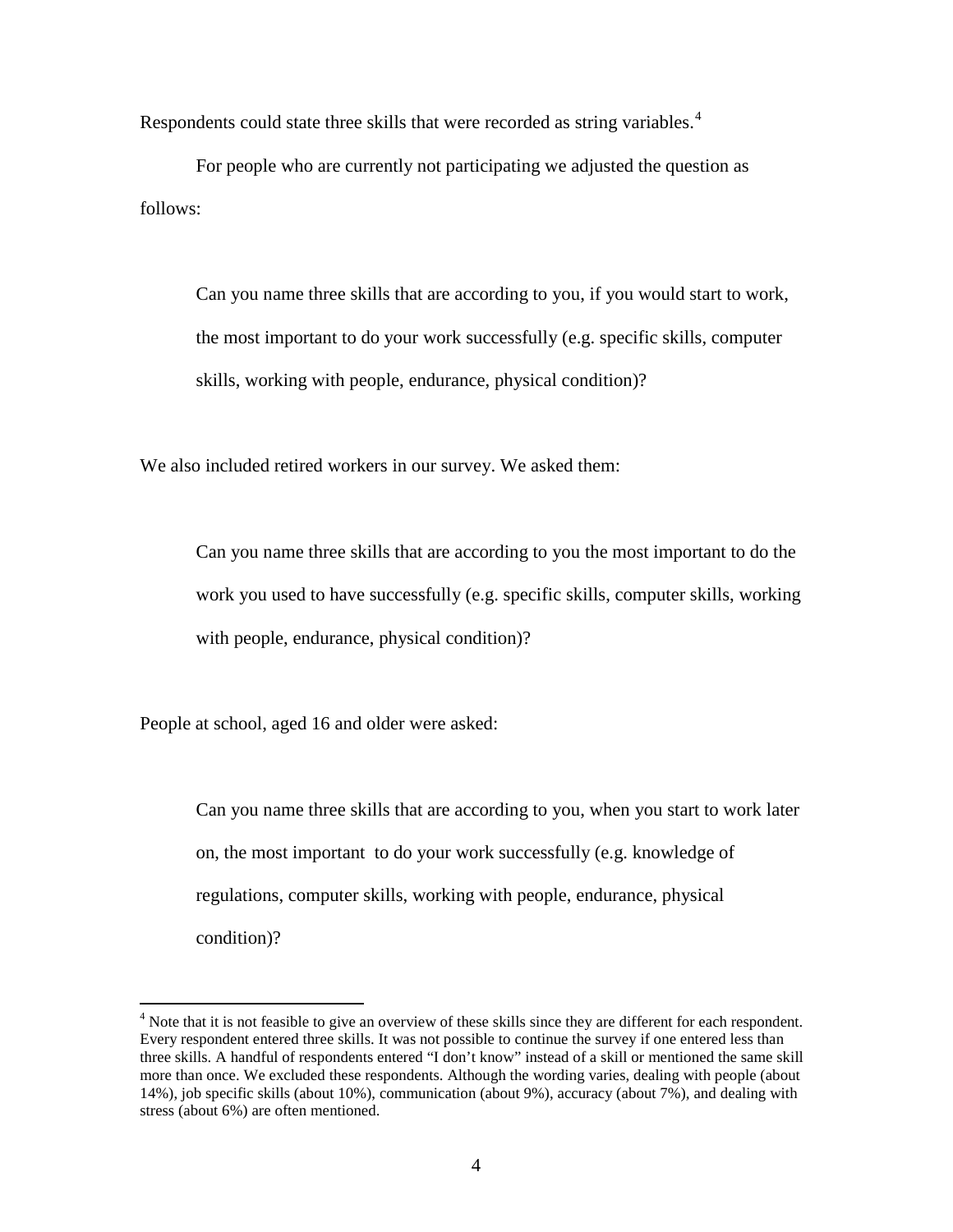For children younger than 16 we first asked the question:

What do you want to become when you grow up?

in order to get them focused on a specific occupation, and then we asked:

Which three things do you think are most important for you by the time you are working? For instance, being good at arithmetic, language, working with other people.

#### *Scope to learn*

We investigate in one of the analyses to what extent people choose courses from which they can learn and whether the respondents tend to choose courses from which they can learn if these are offered by default. To this aim, we ask:

Can you indicate for each aspect how much you can still learn?

The answers range from 1 nothing to 5 very much. Figure 1A in the appendix shows that the mean answer to the question decreases both for men and women with age as expected.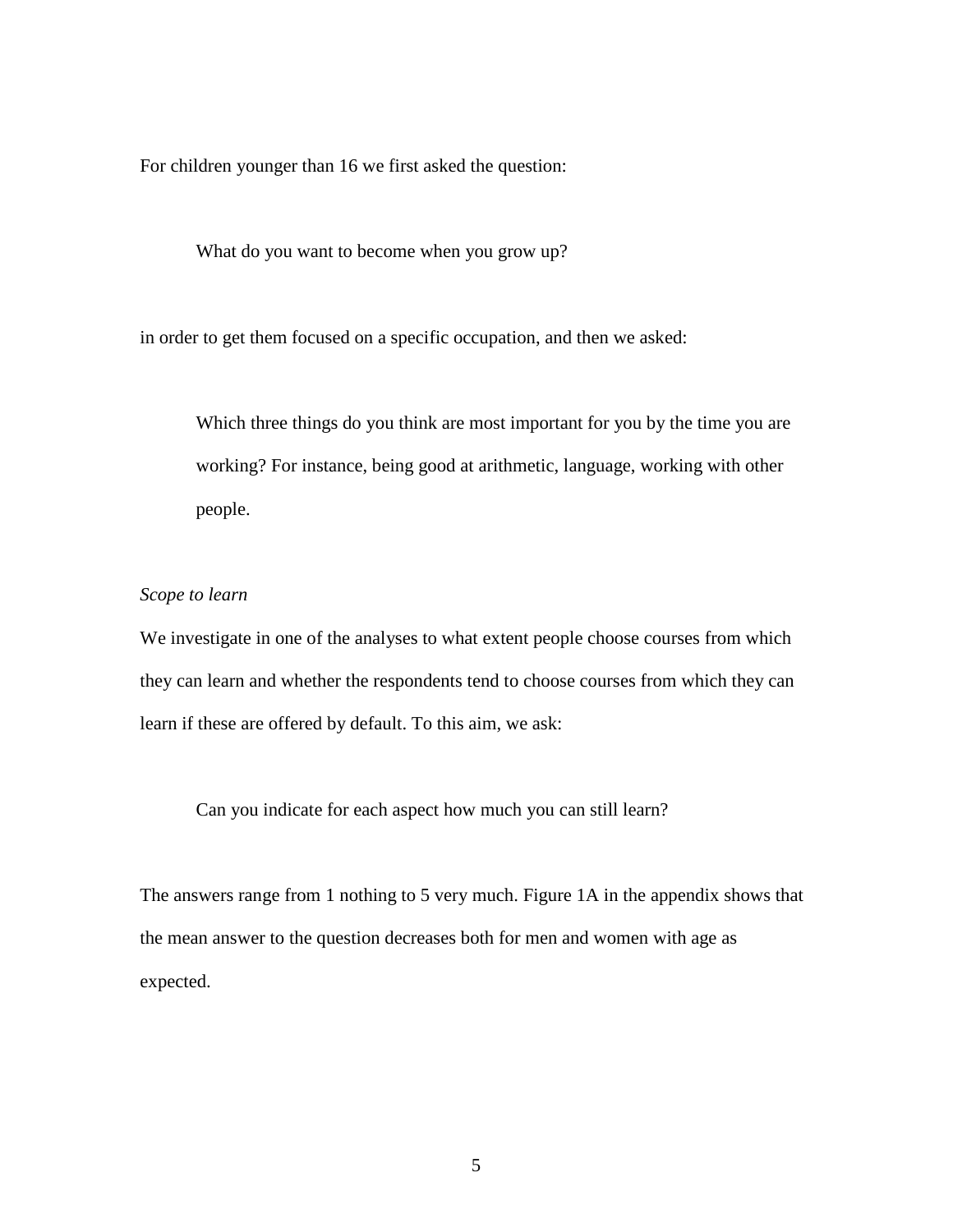#### *Offer of a course*

At the end of the survey people receive a hypothetical offer of a course. To avoid that people try to answer in a socially desirable or consistent way, the questions about the skills that are important in the job and this hypothetical offer have been separated as much as possible in the survey.

The offer for adults who are employed was phrased in the following way:

Suppose your job has a new settlement in which everyone during working hours can follow a course  $\langle X \rangle$  at the expense of the employer, adapted to the level of the individual participant. It is however also possible to switch courses for a course  $<\!\!Y\!\!>$  or a course  $<\!\!Z\!\!>$ .

in which  $\langle X \rangle$ ,  $\langle Y \rangle$  and  $\langle Z \rangle$  are the three skills that have been mentioned earlier on in the survey by the respondent. Hence, a skill mentioned by the respondent translates directly into a course (e.g. if the respondent mentioned "programming in Stata", then the course will be "programming in Stata"). The order of these three skills is randomized, so  $\langle X \rangle$ ,  $\langle Y \rangle$ , and  $\langle Z \rangle$  might have a different order than 1, 2, and 3. For people who are at school "your job" is replaced by "your school", and rather than "course" we used a "project week." For people without work (including retired people) the "municipality" rather than the employer was making this offer.

Following this question, respondents could indicate first whether they would take  $\langle X \rangle$ , or preferred to switch to another course. If they choose another course, the choice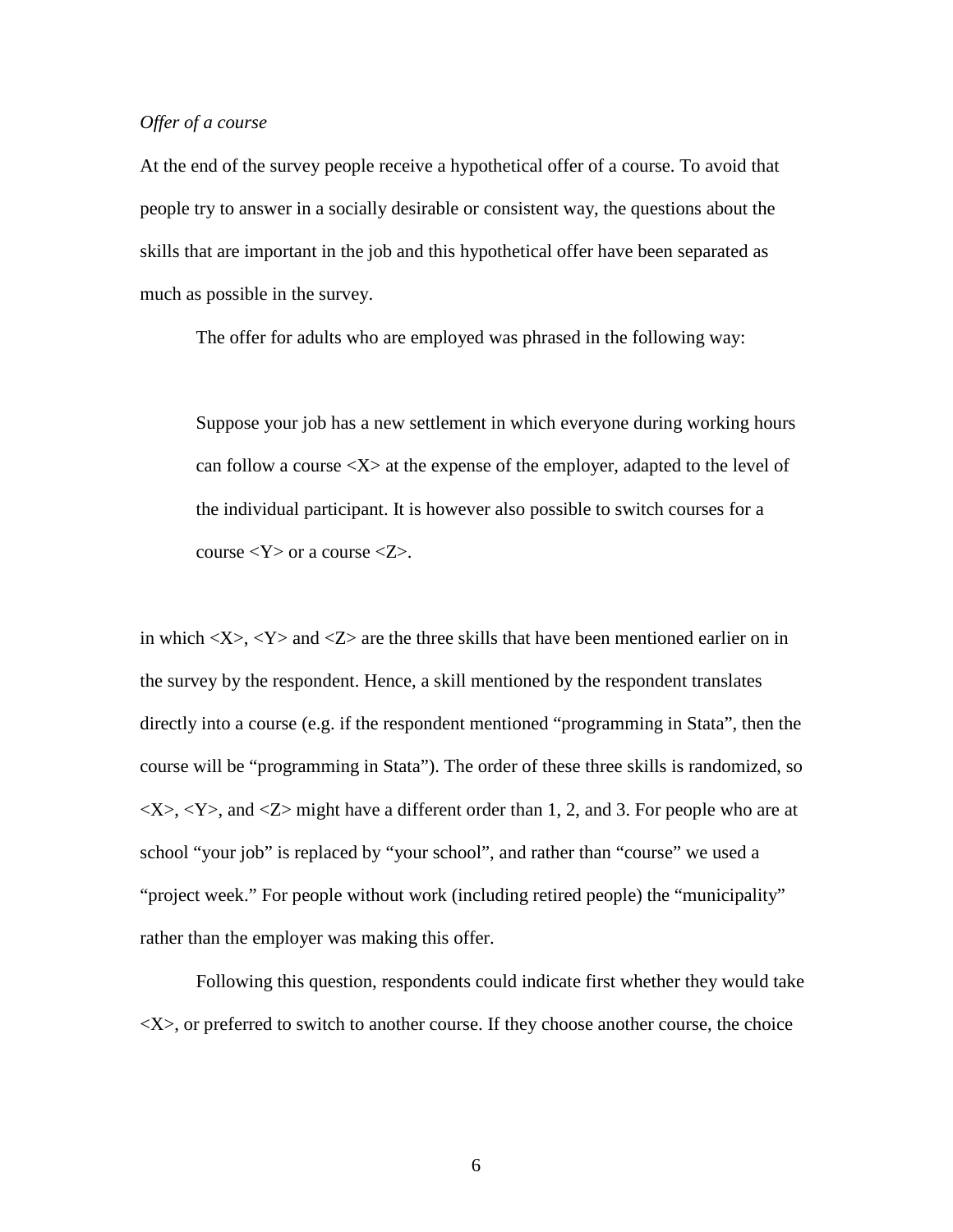between  $<\mathbf{Y}>$  and  $<\mathbf{Z}>$  was offered to them. This design of the question thereby creates a clear default option.

#### **3. Empirical approach**

We are interested in estimating the effect of the default on the probability that a course is chosen, and especially whether this effect varies across the population. We investigate this by analyzing within individual whether the course which was offered by default had a higher probability to be chosen than the two other courses which were offered to the individual. We estimate the following conditional logit model:

$$
\ln \frac{p_{ic}}{1-p_{ic}} = \alpha_0 D_{ic} + \alpha_1 X_{ic} + \alpha_2 D_{ic} * Z_i + \alpha_3 C_c + \nu_i + \varepsilon_{ic}
$$
, with  $i = 1, ..., N$  and  $c = 2, 3$ .

In this model,  $p$  presents the probability that individual  $i$  chooses course  $c$ .  $D$  is a dummy variable indicating that individual *i* was offered course *c* as a default option. *X* presents characteristics of the course. *Z* is a vector of individual characteristics. Because we estimate this model with individual fixed effects, we do not include *Z* as a separate predictor. Instead, we analyze the interaction between *Z* and *D*, which reveals the characteristics of people who are more likely to choose a course that is offered by default. *C* is a vector of dummies for the original order of the courses, excluding one course as a reference category. These dummies will pick up average differences in preferences between courses. *υ* is the individual fixed effect, *ε* is the error term.

The individual characteristics *Z* included in the model are: gender, educational attainment, social status, and age. We investigate whether the effect of the default differs

7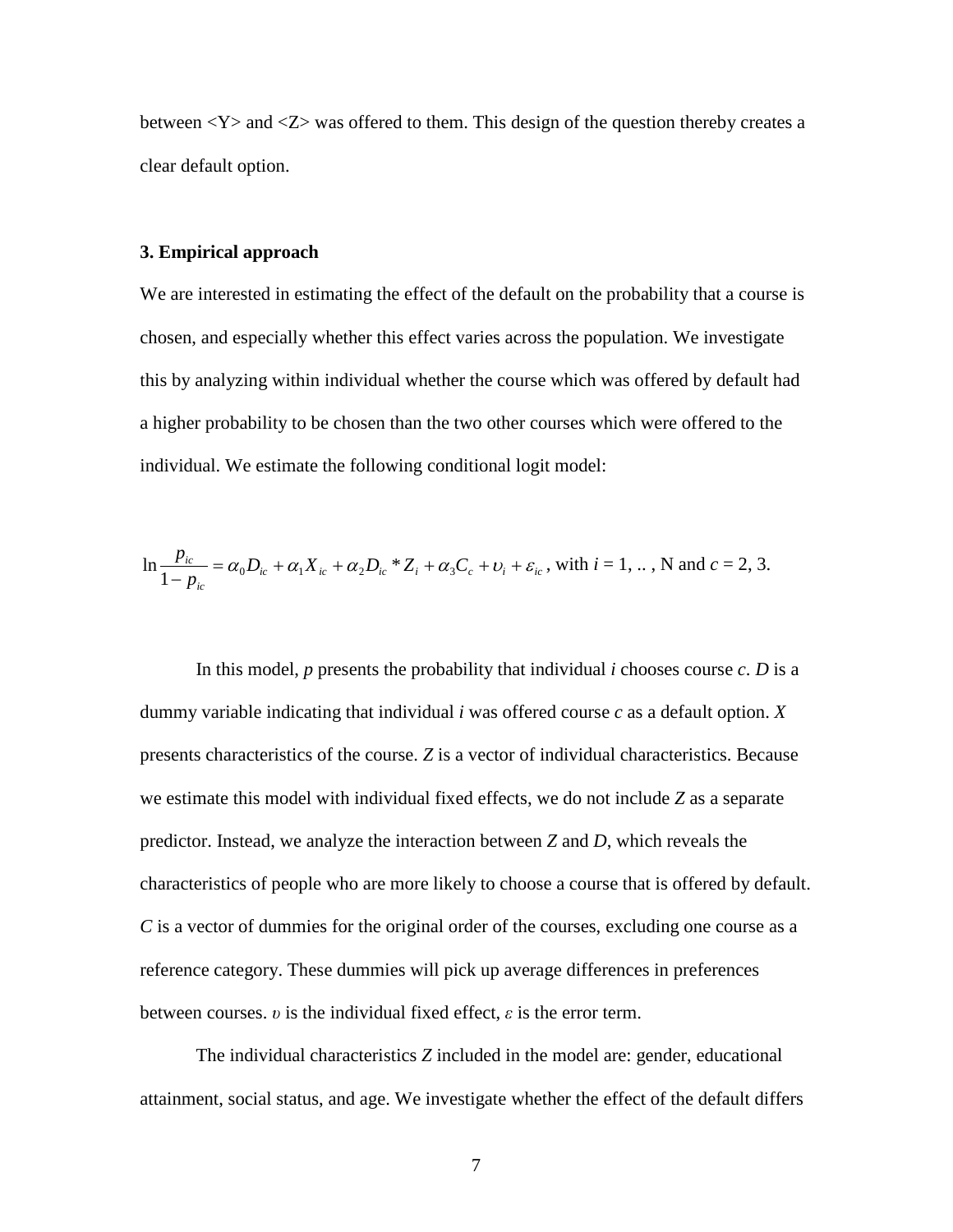across age, both for the full sample and separately by individual characteristics. [5](#page-6-0) To investigate the variation in the default effect by age, we repeatedly estimate the model separately for age groups, with a moving window of 5 years. To investigate how this effect differs by individual characteristics, (in the tables and the graphs) we estimate separate models for each individual characteristic (e.g. we estimate the model separately for men and for women) and (in the tables) we additionally estimate a model for the full sample with interactions of the default effect with individual characteristics.

We also investigate reasons for people to choose the course. In the model, this is represented by *X*. The respondents indicated for each skill how much they think they can still learn regarding the skill.<sup>[6](#page-10-0)</sup> We explore whether people who indicate that they can learn more from the course are also more likely to choose the default.

#### **4. Results**

Table 2 presents the results of the conditional logit regression. In the first column, the estimates are presented for the full sample. The results indicate that the second and the third skill are chosen less frequently than the first skill. Courses offered as a default option have a 1.8 times higher probability to be chosen than courses that were not offered by default.<sup>[7](#page-10-1)</sup>

 $5$  We will describe the results as age effects. Obviously, these effects may however also reveal cohort effects. With our data it is not possible to identify whether the effects are age or cohort effects.  $6$  The answers on the question are measured on a 5 point Likert scale. In our analyses, we standardize these

<span id="page-10-0"></span>answers to mean zero and standard deviation one.

<span id="page-10-2"></span><span id="page-10-1"></span> $<sup>7</sup>$  In the experiment, we first ask people to state three skills they consider important. Then we randomize</sup> these skills and make a course offer. In the first stage it might be that people mention important skills first. In order to investigate this, we analyzed whether the effect of the default differs between the skills mentioned  $1^{st}$ ,  $2^{nd}$  or  $3^{rd}$  and find no differences. It is important to note that respondents probably do not consider the courses to be of equal importance. We will show in a later analysis in this paper that they can for instance learn more from some courses than from others. It is therefore not the case that they choose the default because all courses are of equal value to them.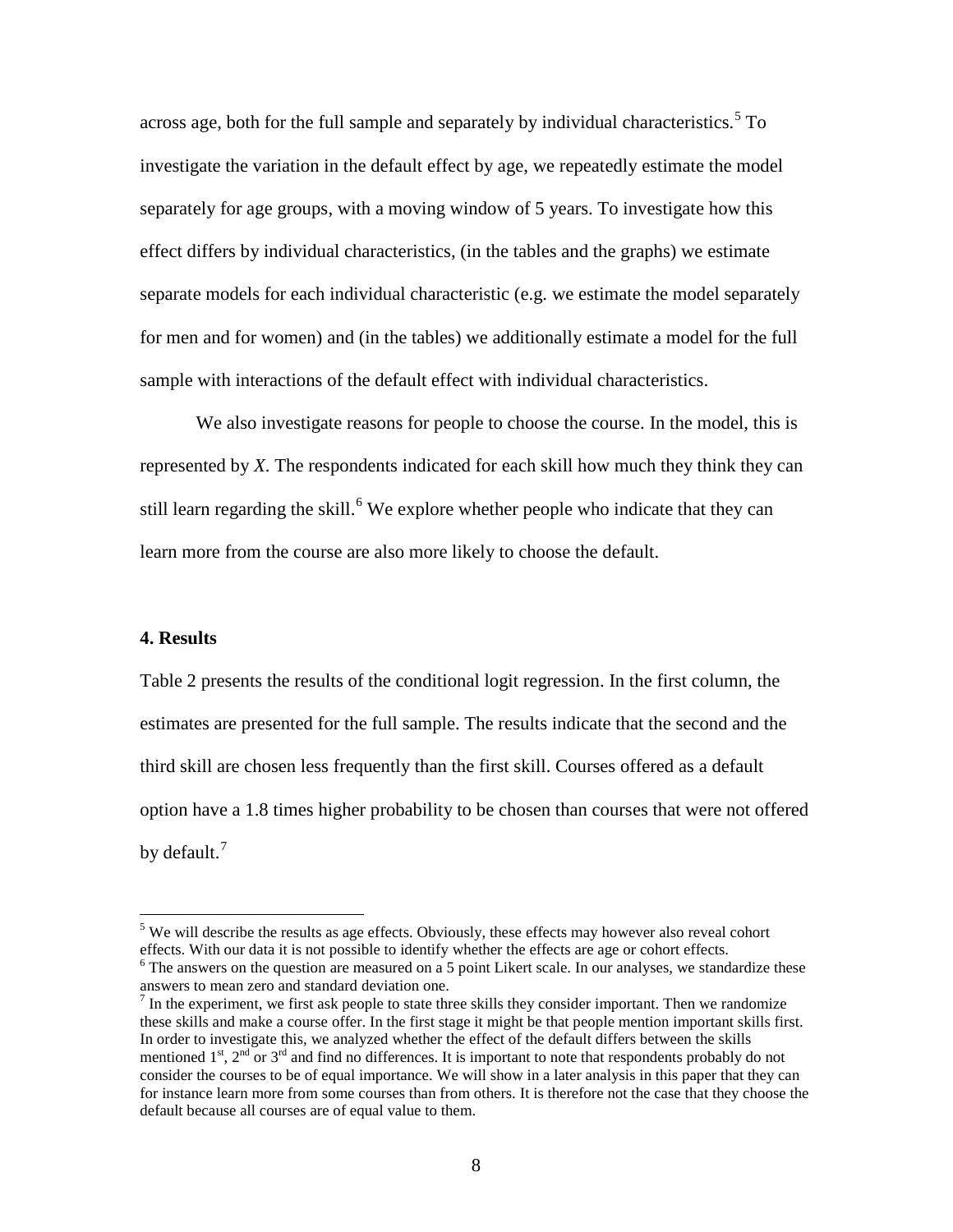The second and third columns show the separate results for men and women. Although women appear somewhat more likely to choose the default, column four indicates that the effect of the default does not differ significantly between men and women. The table shows that these results remain robust when we limit the sample to working individuals.

-- Table 2 --

Table 3 shows the default effect by educational levels. The default effects of the highest two tertiary levels of education appear smaller than the effects of the other levels, although the differences are not (or only marginally) significant. The effects for working individuals are similar to those of the full sample.

-- Table 3 --

Figure 1a shows the variation in the default parameter across age with a moving window of 5 years. The graph reveals that slightly above 30 and after age 60, people are less inclined to choose the default. The lower tendency to choose the default slightly above age 30 is similar in the group of working individuals. The decreasing inclination to choose the default after age 60 cannot be observed for working individuals as people start retiring at that age.

-- Figure 1a, 1b --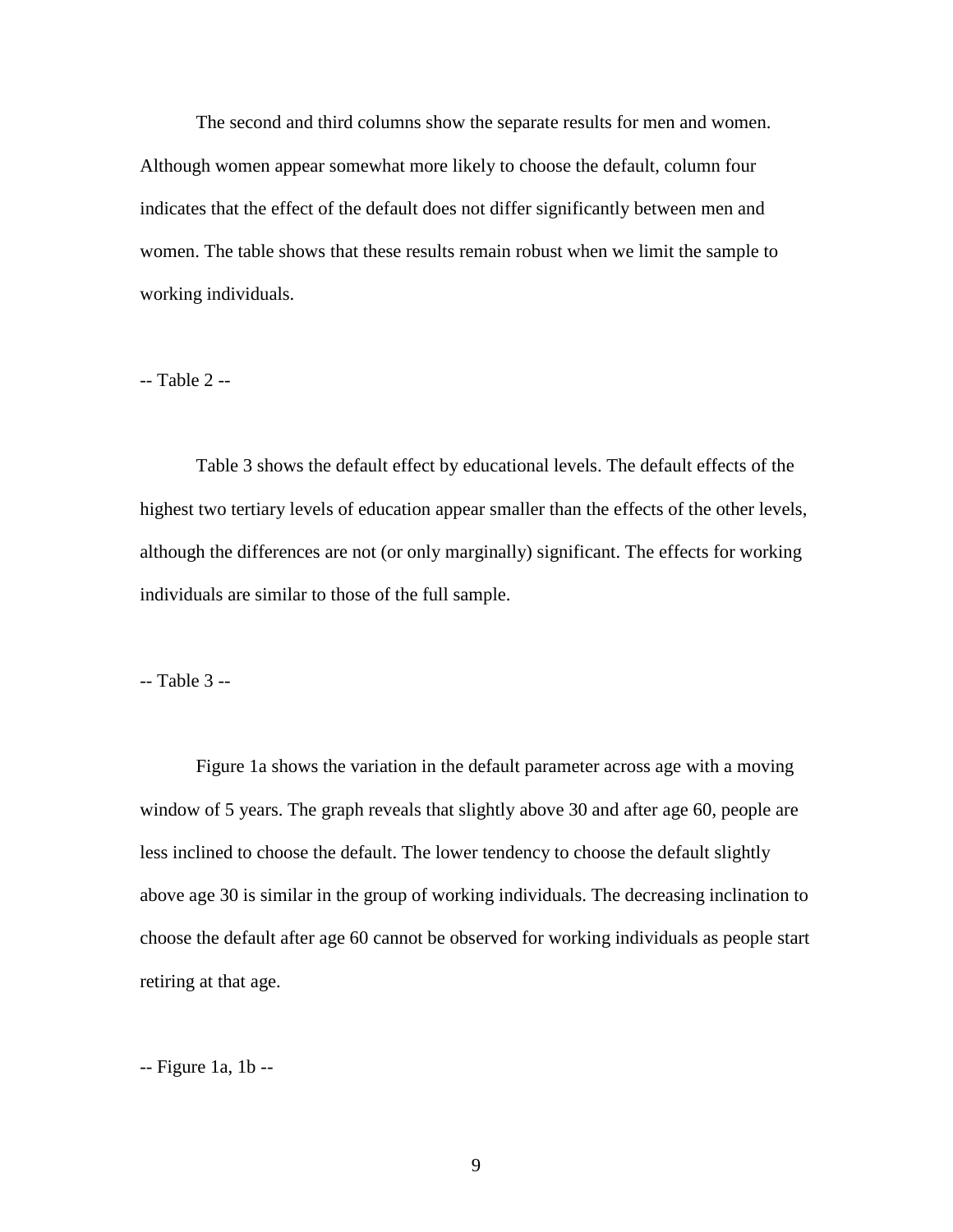Figure 2 and 3 show respectively that the patterns are similar for men and women and for people with high and low educational backgrounds. There are some differences. The lower inclination to select the default slightly after age 30 observed in the full sample seems to a larger extent due to women than men. A similar pattern appears when we limit the sample to working individuals only. The lower tendency to select the default after age 60 is driven more by men than by women. Slightly before age 30 and age 60 lower educated people are more likely to select the default than higher educated individuals.

-- Figure 2a, b and 3a, b--

In table 4 the scope to learn from the course is included in the model. People who can learn more from a course select that course more often. The results show that courses, which train skills with a high scope to learn, are chosen independently of the default. The coefficient on the interaction of the default and the scope to learn is very small. This can be interpreted as good news: individuals choose training in a way to encounter their (selfrated) shortage in a specific skill even if this training is not suggested as default. The effects for working individuals are similar to those of the full sample. This finding is novel relative to the results of Borghans and Golsteyn (2014) who report for a sample of young graduates that the ability to learn from a course positively affects the probability to choose the default. [8](#page-10-2) Apparently, this tendency is not the same for individuals across the life cycle.

<span id="page-12-0"></span><sup>&</sup>lt;sup>8</sup> Altmann, Falk and Grunewald (2013) explain that default effects are more pronounced if the interests of the default setter and the decision maker are more closely aligned.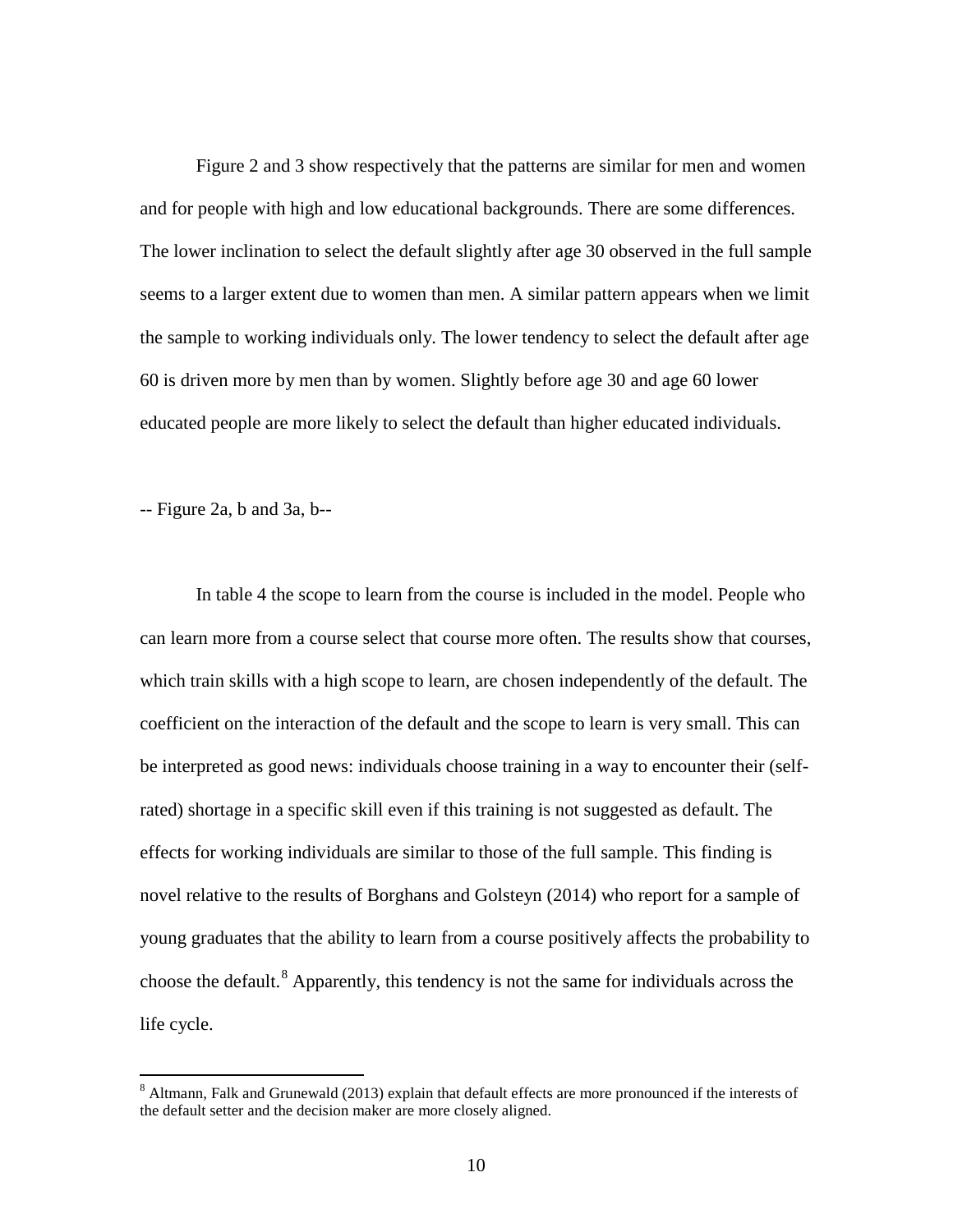-- Table 4 --

#### *Sensitivity checks*

One question is whether the changes in the default parameter across age are driven by changes in the activities people are involved in. The first six columns in table 5 show that the point estimates are similar and the estimates are not significantly different between working individuals and children, students and other non-working individuals. However, retired individuals are significantly less likely to choose the default than working people.<sup>[9](#page-12-0)</sup> This may indicate that retired people are less likely to choose the default or that retired people have understood the question differently compared to other people. Importantly, retired people are typically also older than the other individuals so in the last column we control for a set of age groups. This column indicates that the effect of the default is similar (i.e. the interaction effects are close to unity) for working people, retired people, children, students and other non-workers. We conclude from this that the answers of workers, children, students, non-workers and retired people seem to be comparable, i.e. the interpretation of the questions in the experiment does not differ between those who have jobs and those who answer the questions with hypothetical jobs in mind. However, it is not possible to fully rule out that the groups have interpreted the question differently. Therefore, we show all results separately for the main group in the sample: working individuals only.

<span id="page-13-0"></span><sup>&</sup>lt;sup>9</sup> Note that the results are displayed as odds ratios which implies that if a coefficient is smaller than 1, the effect is negative.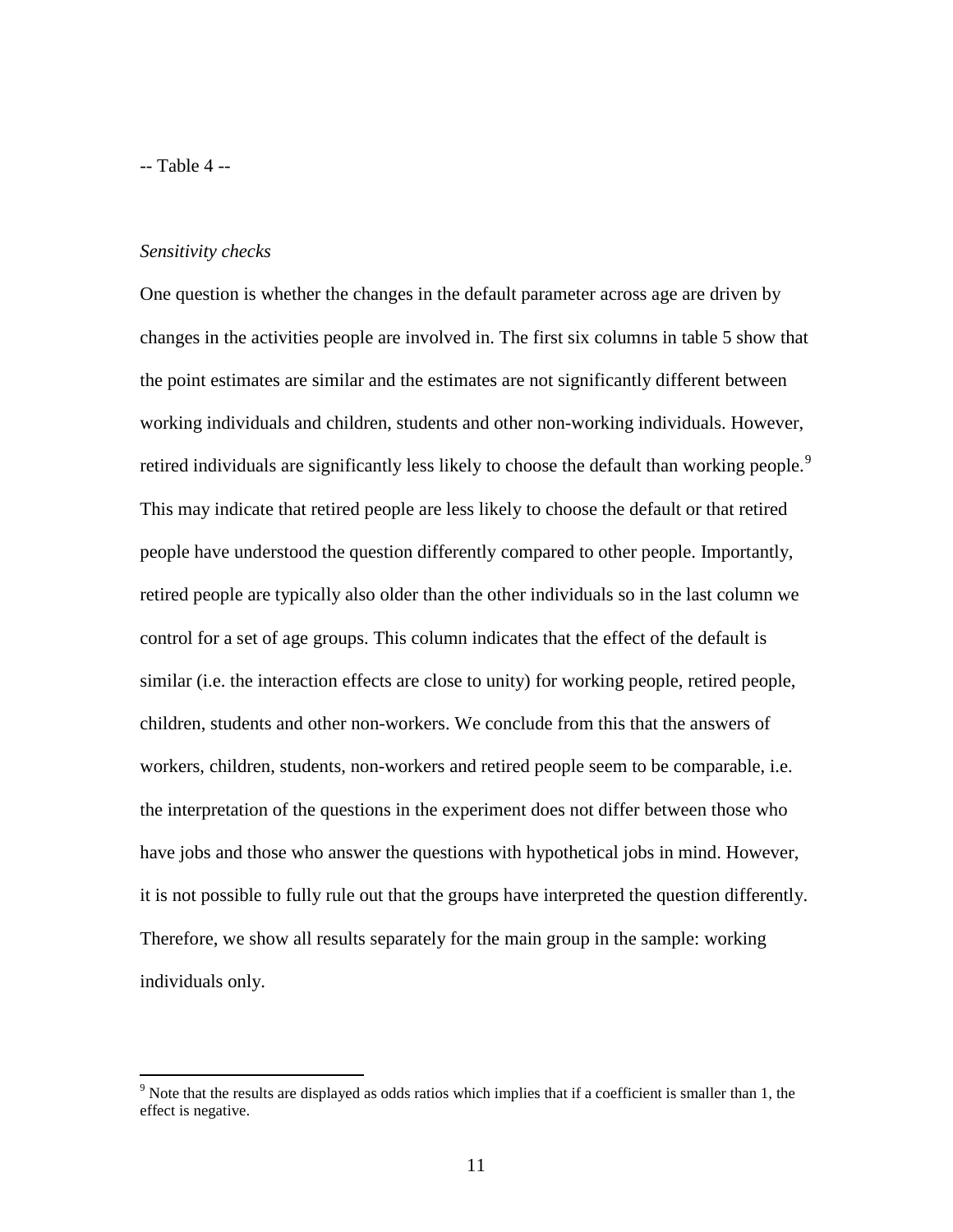-- Table 5 --

Another question is to what extent our experiment with hypothetical courses can be informative for a setting in which people choose real courses. In order to investigate this properly, our results would have to be tested in the field. The closest we can get to arguing whether our results also hold in a real setting is by asking people after they chose the course:

How large do you estimate the chance to be that you would participate in the chosen course if you had to spend one evening a week for half a year?"<sup>[10](#page-13-0)</sup>

The answers to this question may serve as an indication of the extent to which a person would choose the course in a real setting. Table 6 reveals that people who are more serious about participating in the course in reality are marginally more likely to choose the default option. This implies that our experiment with hypothetical choices seems to be informative about choice patterns in real settings. If anything, our setting appears to show a lower bound of the real effect of the default.<sup>[11](#page-14-0)</sup> For working respondents there are no statistically significant interactions between the default and true participation in the course.

<sup>&</sup>lt;sup>10</sup> The answer categories are: 1. Very unlikely, 2. A small chance, 3. 50-50, 4. A large chance, 5. Certainly or almost certainly. We standardize these answers to a mean of zero and a standard deviation of one in our analysis.

<span id="page-14-0"></span> $11$  Some participants may choose the default because they are indifferent between the courses. If anything this attenuates our results since our sensitivity analysis shows that the results are stronger for those who are more serious about following the course if it would be a real offer.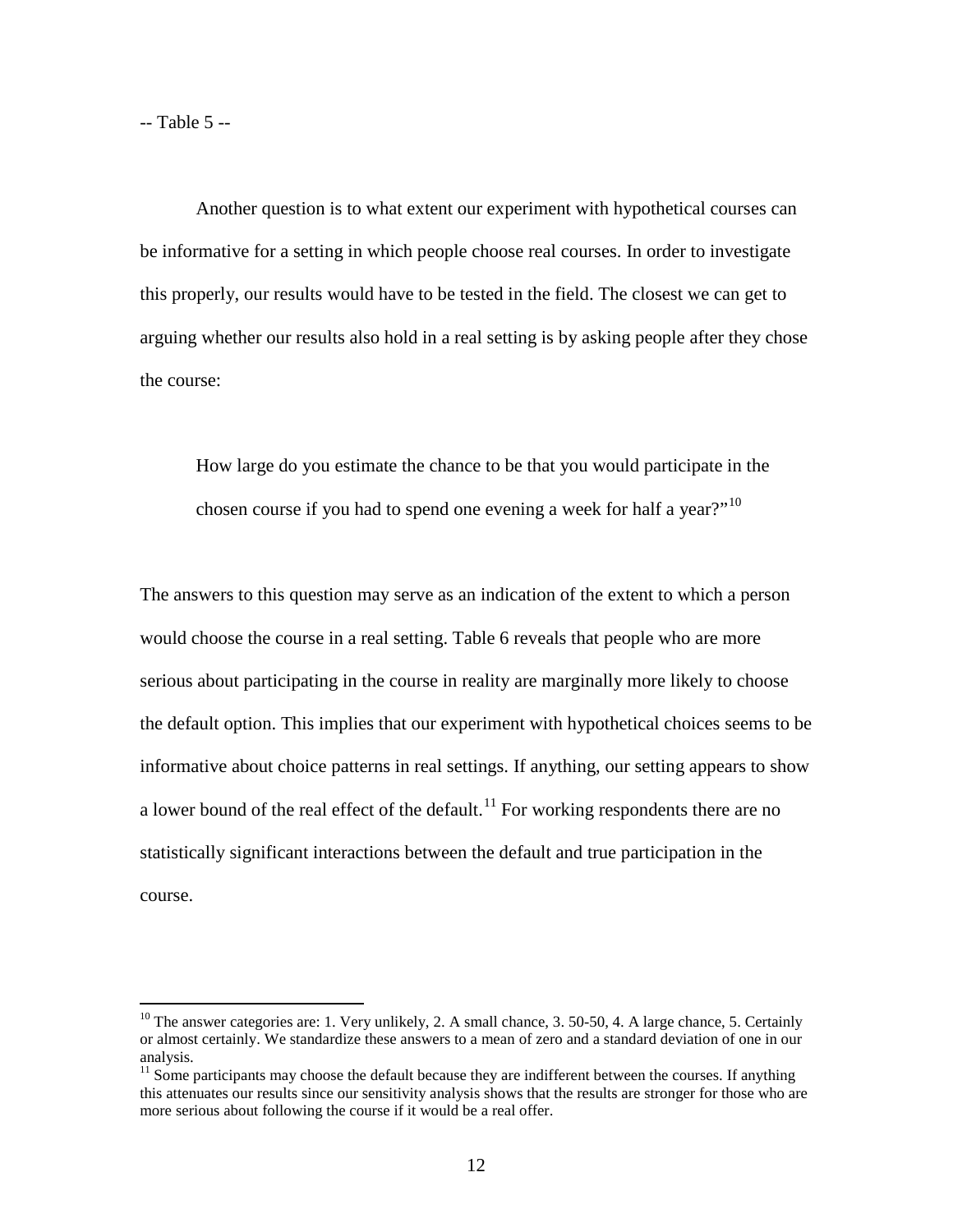-- Table 6 --

#### **5. Conclusions**

This paper analyzes to what extent default options affect the choice of a course, and how this effect varies across gender, educational level and age. In a survey, Dutch people across ages 6-80 are (hypothetically) offered a default course with two alternatives. Our findings indicate that people generally have a strong tendency to choose the default option. This effect is similar across gender and education level. It appears that the effect of the default option is less strong around age 30 and declines after age 60.

In the literature on libertarian paternalism, it is suggested that defaults (or nudges) can substantially influence people's behavior while still giving them the opportunity to make a choice. In our paper, managers could set default training options in order to guide people's choices while giving them also the option to freely choose courses themselves. There is an important critique on this idea: the nudge stimulates people to choose an option desired *by the default setter*. This behavior does not have to be in the interest of the individual subject to the nudge or to society. Hence, as pointed out by critics of libertarian paternalism, defaults may lead to better or worse choices depending on the benevolence of the default setter.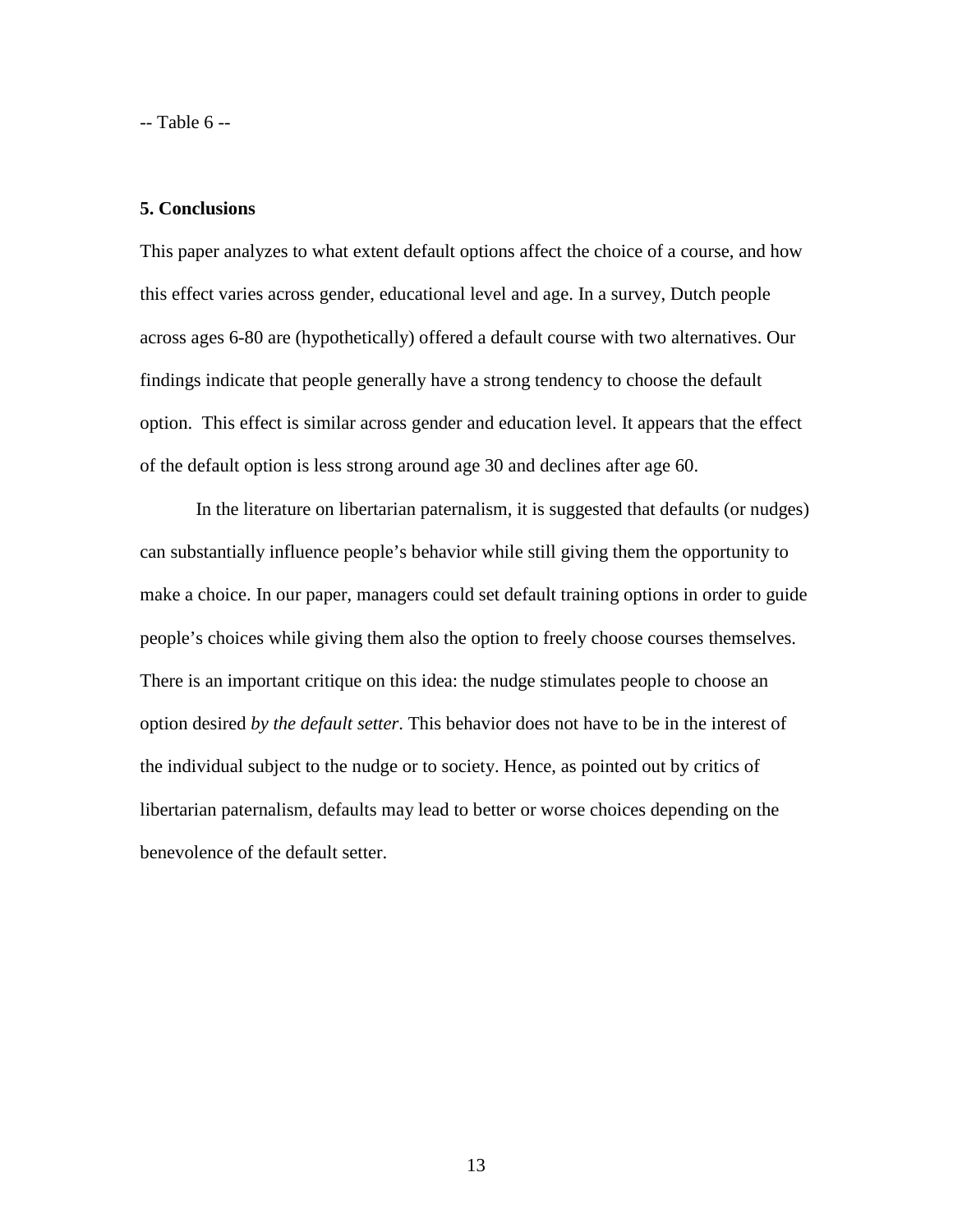#### **References**

- Abadie A., S. Gay (2006), "The impact of presumed consent legislation on cadaveric organ donation: a cross country study." *Journal of Health Economics* 25(4), pp. 599–620.
- Altmann, S., A. Falk (2014), ["The impact of cooperation defaults on voluntary](https://sites.google.com/site/steffenaltmann/home/documents/AF_CooperationDefaults.pdf?attredirects=0)  [contributions to public goods"](https://sites.google.com/site/steffenaltmann/home/documents/AF_CooperationDefaults.pdf?attredirects=0), mimeo University of Bonn.
- Altmann, S., A. Falk, A. Grunewald (2013), ["Incentives and information as driving](http://ftp.iza.org/dp7610.pdf)  [forces of default effects.](http://ftp.iza.org/dp7610.pdf)" IZA Discussion Paper No. 7610.
- Borghans, L., B. Golsteyn (2014), "Default options and training participation." *Empirical Economics* 46(4), 1417-1428.
- Carroll G., J. Choi, D. Laibson, B. Madrian, A. Metrick (2009), "Optimal defaults and active decisions." *Quarterly Journal of Economics* 124(4), pp. 1639–1674.
- Johnson, E., D. Goldstein (2003), "Do defaults save lives?" *Science* 302, pp. 1338–1339.
- Johnson E., J. Hershey, J. Meszaros, H. Kunreuther (1993), "framing, probability distortions, and insurance decisions." *Journal of Risk and Uncertainty* 7(1), pp.  $35 - 53$ .
- Johnson E., S. Bellman, G. Lohnse (2002), "Defaults, framing and privacy: why opting in-opting out." *Marketing Letters* 13(1), pp. 5–15.
- Park, C., S. Yun, D. MacInnis (2000), "Choosing what I want versus rejecting what I do not want: an application of decision framing to product option choice decisions." *Journal of Marketing Research* 37, pp. 187-202.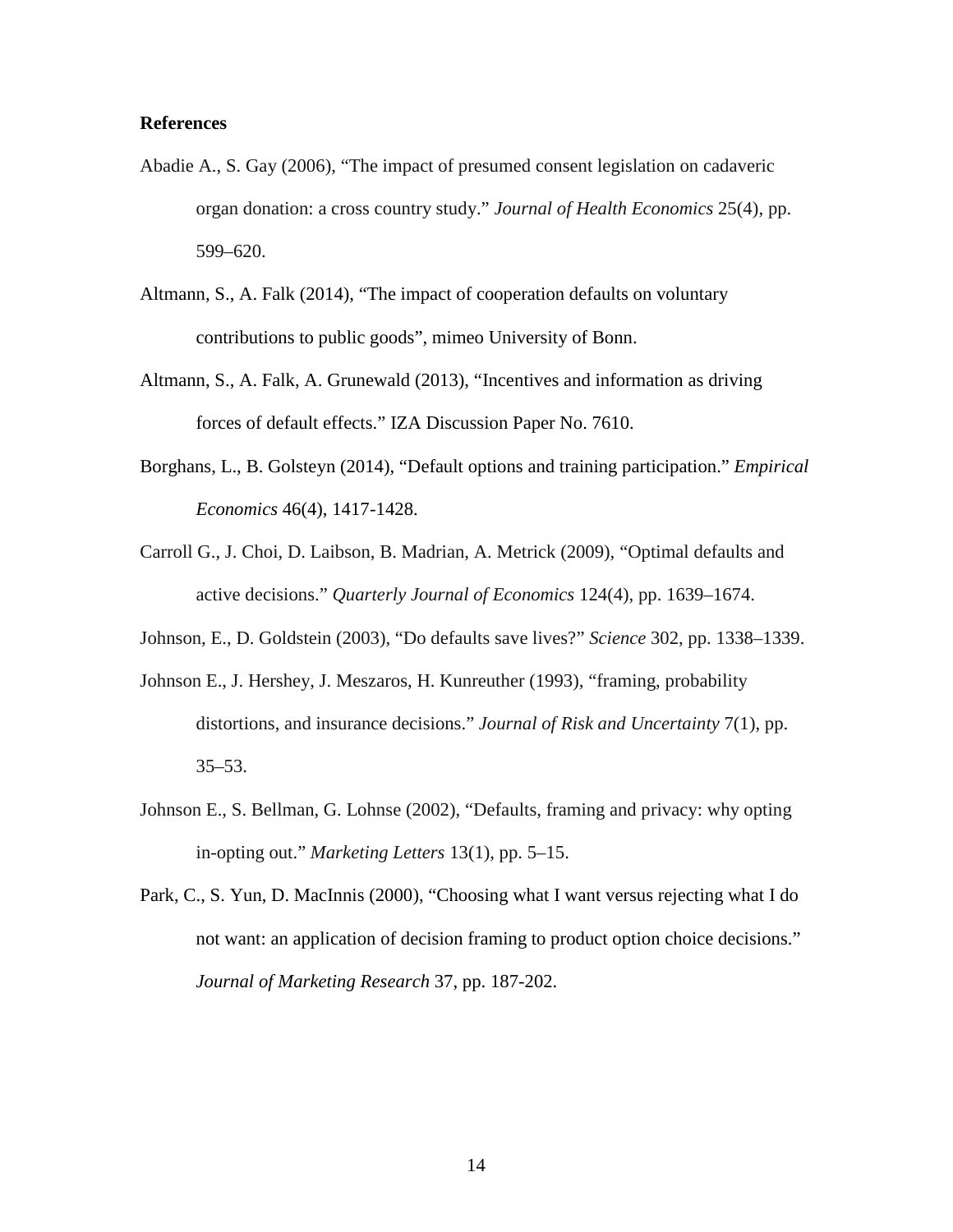|                    | $\%$ | mean | $\frac{0}{0}$ |
|--------------------|------|------|---------------|
|                    |      | age  | male          |
| Men                | 47.9 | 41.0 |               |
| Women              | 52.1 | 45.4 |               |
| Working            | 48.8 | 42.6 | 58.9          |
| Retired            | 15.0 | 69.6 | 75.4          |
| At School          | 16.6 | 13.6 | 48.3          |
| Others not working | 19.6 | 50.2 | 20.7          |

Table 1a Characteristics of the Life Long Learning sample

Note: Students are included in the group "at school." Source: Life Long Learning Survey, 2004

|                    | $\%$ | mean | $\%$ |
|--------------------|------|------|------|
|                    |      | age  | male |
| Men                | 51.0 | 40.6 |      |
| Women              | 49.0 | 40.0 |      |
| Working            | 47.8 | 42.0 | 58.1 |
| Retired            | 11.4 | 69.9 | 68.4 |
| At School          | 22.8 | 13.8 | 51.7 |
| Others not working | 18.1 | 50.8 | 20.1 |

Table 1b Characteristics of the DNB Household sample

Note: Students are included in the group "at school." Source: DNB Household Survey, 2004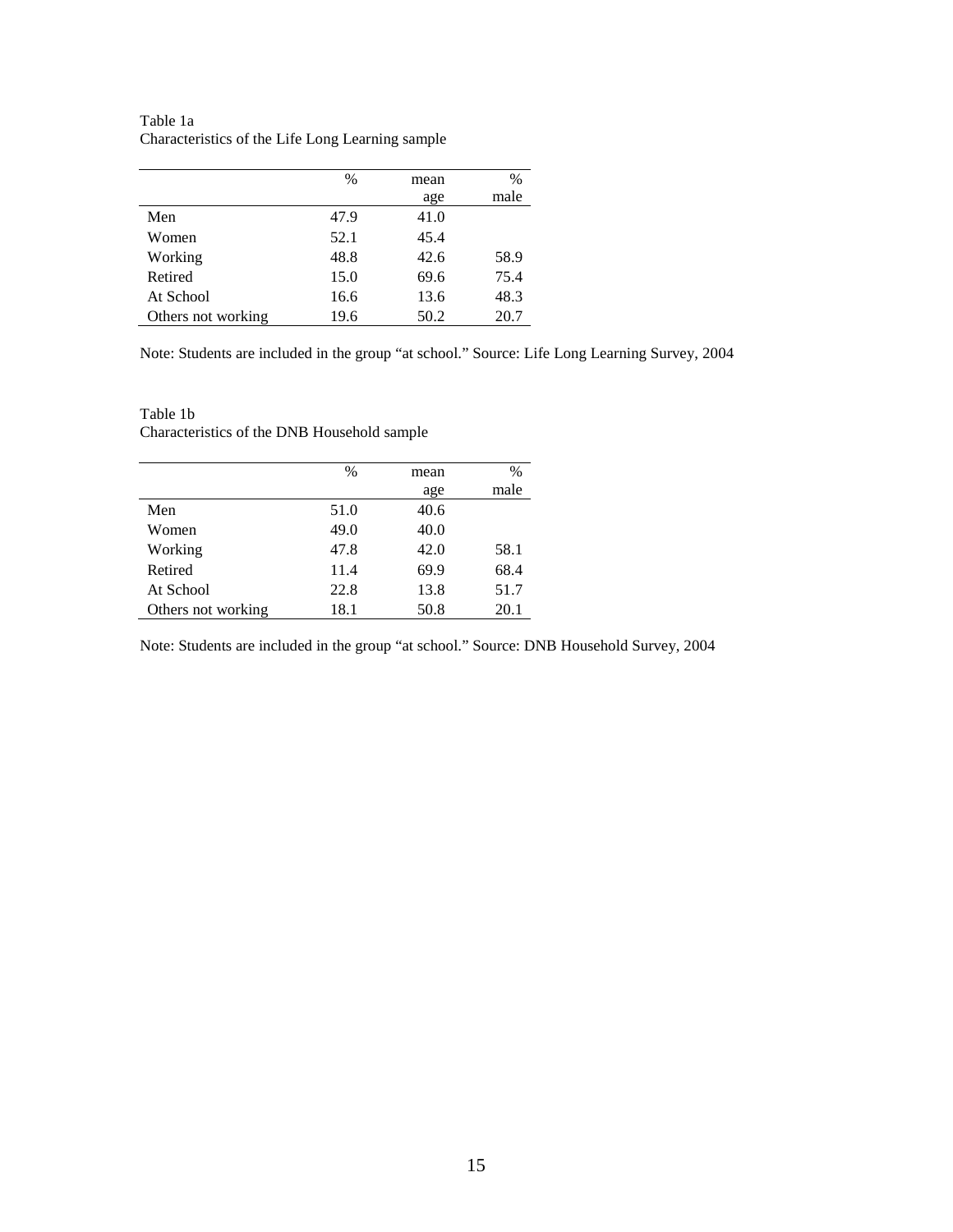|                     | (1)       | (2)       | (3)       | (4)       | (5)         |
|---------------------|-----------|-----------|-----------|-----------|-------------|
|                     | All       | Women     | Men       | All       | Working     |
|                     |           |           |           |           | individuals |
|                     |           |           |           |           |             |
| Default             | $1.87***$ | $1.93***$ | $1.81***$ | $1.93***$ | $1.92***$   |
|                     | (15.30)   | (11.16)   | (10.49)   | (11.19)   | (7.11)      |
| Default*male        |           |           |           | 0.93      | 1.07        |
|                     |           |           |           | $(-0.84)$ | (0.56)      |
| Second skill        | $0.79***$ | $0.80***$ | $0.78***$ | $0.79***$ | $0.79***$   |
|                     | $(-4.69)$ | $(-3.02)$ | $(-3.61)$ | $(-4.70)$ | $(-3.37)$   |
| Third skill         | $0.72***$ | $0.73***$ | $0.72***$ | $0.72***$ | $0.64***$   |
|                     | $(-6.39)$ | $(-4.34)$ | $(-4.72)$ | $(-6.41)$ | $(-6.02)$   |
| <b>Observations</b> | 7,335     | 3,504     | 3,831     | 7,335     | 3,573       |
| Groups              | 2,445     | 1,168     | 1,277     | 2,445     | 1,191       |

Table 2 The effect of the default on the choice of a course

Note: Each column shows the result of a conditional logit model. The model reveals within person to what extent an independent variable changes the odds to choose the course. The reported coefficients are odds ratios, i.e. the exponent of the coefficient (so a zero coefficient implies an odds ratio of 1). Second and third skill are dummy variables of the skills mentioned by the respondent. Z-statistics in parentheses, \*\*\* p<0.01, \*\* p<0.05, \* p<0.1. Source: Life Long Learning Survey, 2004.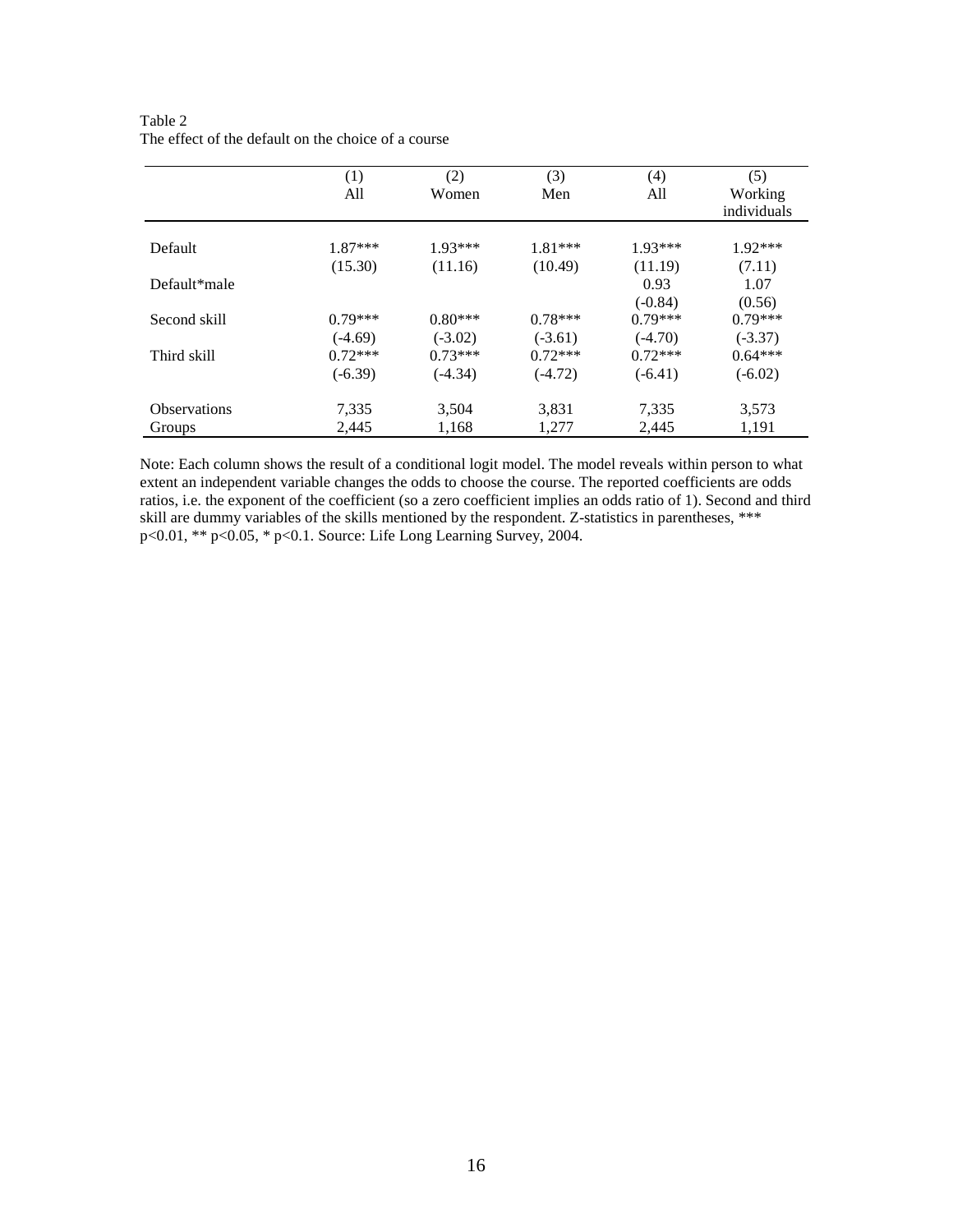|                     | (1)       | (2)       | (3)       | (4)       | (5)                    |
|---------------------|-----------|-----------|-----------|-----------|------------------------|
|                     | Level 1   | Level 2   | Level 3   | A11       | Working<br>individuals |
| Default             | $2.01***$ | $1.92***$ | $1.67***$ | $2.01***$ | $2.29***$              |
|                     | (8.95)    | (8.55)    | (7.07)    | (10.75)   | (6.63)                 |
| Default*Level 2     |           |           |           | 0.94      | 0.97                   |
|                     |           |           |           | $(-0.58)$ | $(-0.18)$              |
| Default*Level 3     |           |           |           | $0.83*$   | $0.75*$                |
|                     |           |           |           | $(-1.92)$ | $(-1.90)$              |
| Second skill        | $0.79**$  | $0.71***$ | 0.94      | $0.79***$ | $0.79***$              |
|                     | $(-2.46)$ | $(-3.69)$ | $(-0.71)$ | $(-4.70)$ | $(-3.38)$              |
| Third skill         | $0.71***$ | $0.68***$ | $0.76***$ | $0.72***$ | $0.63***$              |
|                     | $(-3.50)$ | $(-4.12)$ | $(-3.03)$ | $(-6.41)$ | $(-6.06)$              |
| <b>Observations</b> | 2,007     | 2,136     | 2,334     | 7,335     | 3,573                  |
| Groups              | 669       | 712       | 778       | 2445      | 1191                   |

Table 3 The effect of the default on the choice of a course, by educational level

Note: Each column shows the result of a conditional logit model. The model reveals within person to what extent an independent variable changes the odds to choose the course. The reported coefficients are odds ratios, i.e. the exponent of the coefficient (so a zero coefficient implies an odds ratio of 1). Level 1 is primary education and VMBO (the lowest level of secondary school); Level 2 is HAVO/VWO (the two higher levels of secondary school) and MBO (the lowest level of tertiary education; Level 3 is HBO and WO (the two highest levels of tertiary education. Second and third skill are dummy variables of the skills mentioned by the respondent. Z-statistics in parentheses, \*\*\* p<0.01, \*\* p<0.05, \* p<0.1. Source: Life Long Learning Survey, 2004.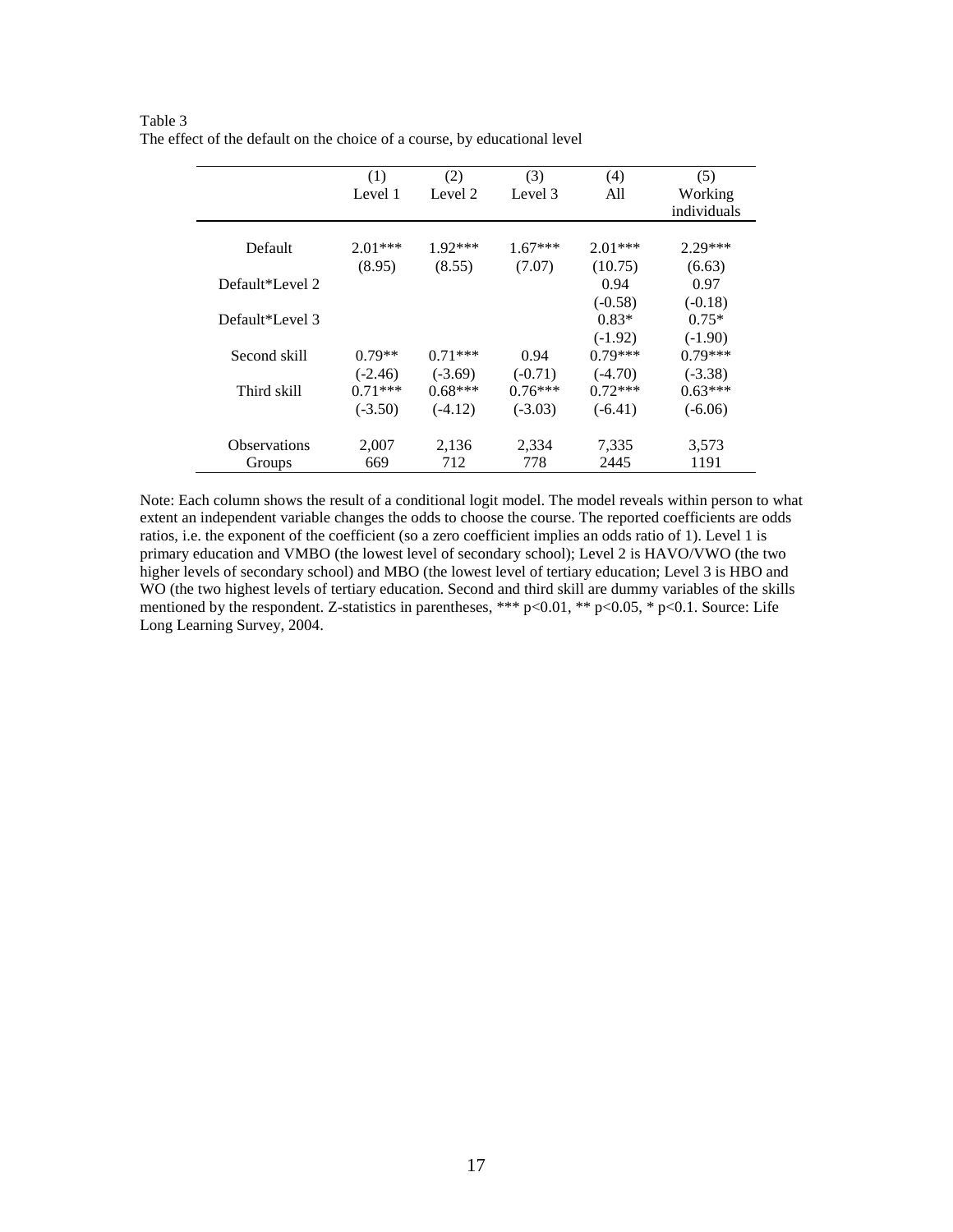Figure 1a The effect of the default on the choice of a course across age







Note: The figures report the coefficients of the default variable in conditional logit regressions with the choice of a course as the dependent variable and as independent variables: the default, and dummies for skill two and three. The model is estimated repeatedly with a moving window of 5 years. In panel (a) the model is estimated for the full sample. Panel (b) shows the results for working individuals only. 95% confidence interval bounds are reported as well. Source: Life Long Learning Survey, 2004.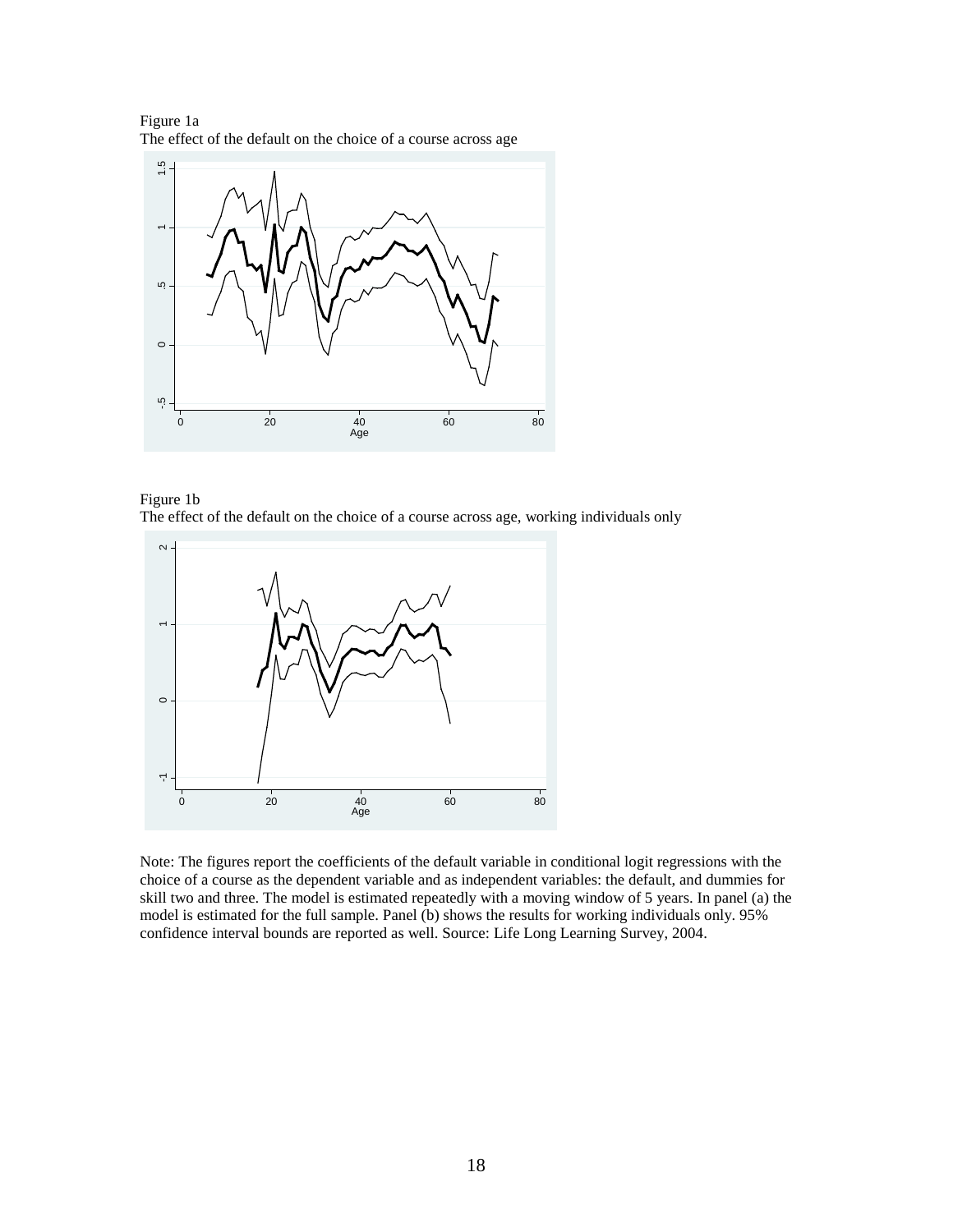Figure 2a The effect of the default on the choice of a course across age, by gender







Note: The figures report the coefficients of the default variable in two sets of conditional logit regressions (one for men and one for women) with the choice of a course as the dependent variable and as independent variables: the default, and dummies for skill two and three. The model is estimated repeatedly with a moving window of 5 years. In panel (a) the model is estimated for the full sample. Panel (b) shows the results for working individuals only. Source: Life Long Learning Survey, 2004.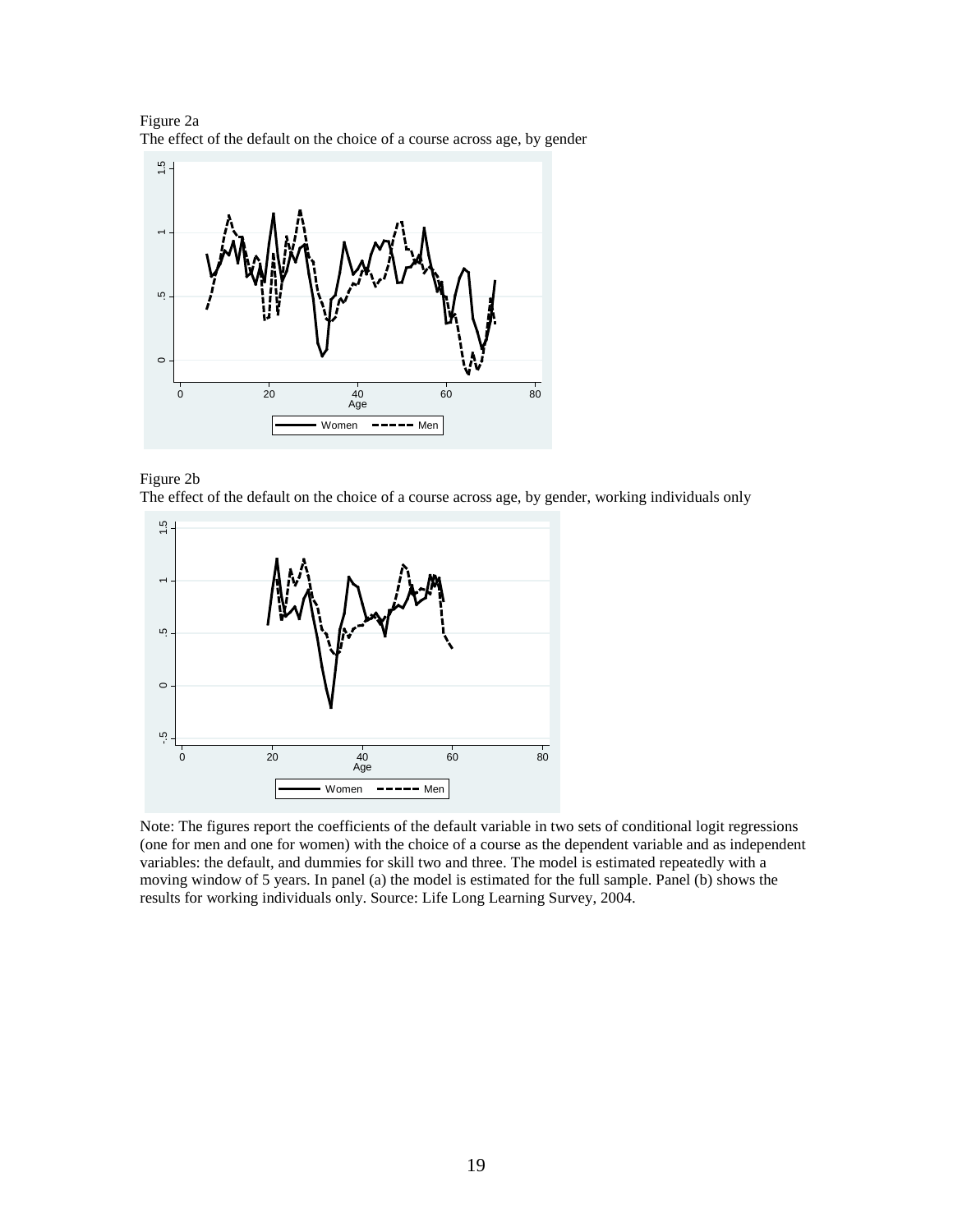Figure 3a The effect of the default on the choice of a course across age by educational level







The figures report the coefficients of the default variable in two sets of conditional logit (one for low educated (primary education, secondary education levels) and one for highly educated (tertiary education levels)) with the choice of a course as the dependent variable and as independent variables: the default, and dummies for skill two and three. The model is estimated repeatedly with a moving window of 5 years. In panel (a) the model is estimated for the full sample. Panel (b) shows the results for working individuals only. Source: Life Long Learning Survey, 2004.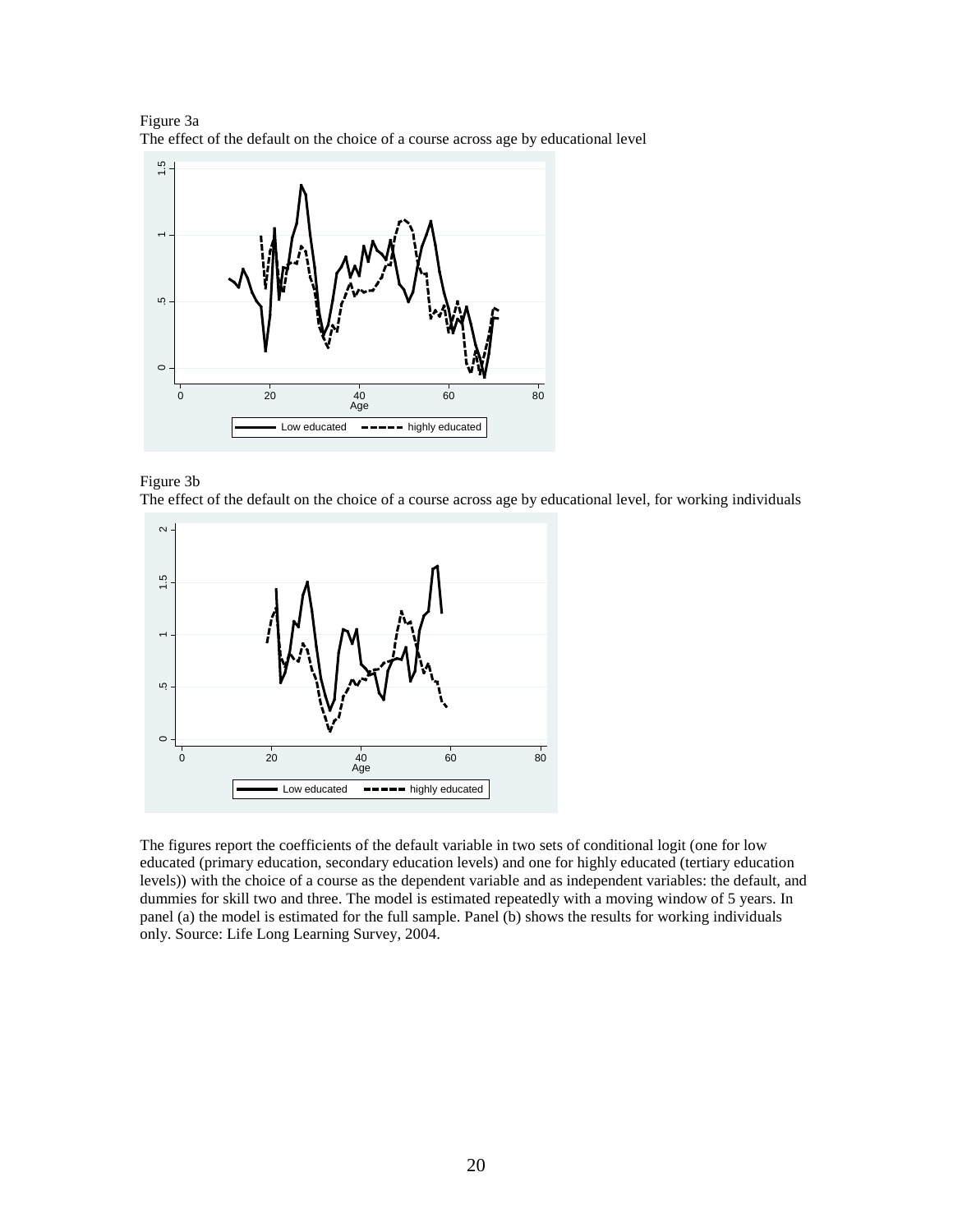|                     |           | Full sample |           | Working individuals |           |           |  |
|---------------------|-----------|-------------|-----------|---------------------|-----------|-----------|--|
|                     | (1)       | (2)         | (3)       | (1)                 | (2)       | (3)       |  |
|                     | All       | Women       | Men       | All                 | Women     | Men       |  |
| Default             | $1.96***$ | $2.06***$   | 1.89***   | $2.30***$           | $2.18***$ | $2.38***$ |  |
|                     | (15.59)   | (11.30)     | (10.71)   | (12.48)             | (7.45)    | (9.97)    |  |
| Learn               | $2.06***$ | $2.07***$   | $2.07***$ | $3.04***$           | $2.91***$ | $3.15***$ |  |
|                     | (15.23)   | (10.40)     | (11.15)   | (13.79)             | (8.75)    | (10.66)   |  |
| Default*learn       | $1.09*$   | 1.06        | 1.11      | 0.99                | 1.02      | 0.97      |  |
|                     | (1.77)    | (0.75)      | (1.57)    | $(-0.10)$           | (0.18)    | $(-0.26)$ |  |
| Second skill        | $0.81***$ | $0.82***$   | $0.80***$ | $0.86**$            | 0.88      | $0.83*$   |  |
|                     | $(-4.14)$ | $(-2.64)$   | $(-3.20)$ | $(-2.06)$           | $(-1.04)$ | $(-1.83)$ |  |
| Third skill         | $0.76***$ | $0.77***$   | $0.76***$ | $0.72***$           | $0.79*$   | $0.68***$ |  |
|                     | $(-5.09)$ | $(-3.41)$   | $(-3.80)$ | $(-4.04)$           | $(-1.86)$ | $(-3.70)$ |  |
| <b>Observations</b> | 7,335     | 3,504       | 3.831     | 3,573               | 1.467     | 2,106     |  |
| Groups              | 2445      | 1168        | 1277      | 1191                | 489       | 702       |  |

Table 4 Default and scope to learn from the course

Note: Each column shows the result of a conditional logit model. The model reveals within person to what extent an independent variable changes the odds to choose the course. The reported coefficients are odds ratios, i.e. the exponent of the coefficient (so a zero coefficient implies an odds ratio of 1). The answer categories to the question on ability to learn from the course is standardized to mean zero and standard deviation one. Second and third skill are dummy variables of the skills mentioned by the respondent. Zstatistics in parentheses, \*\*\* p<0.01, \*\* p<0.05, \* p<0.1. Source: Life Long Learning Survey, 2004.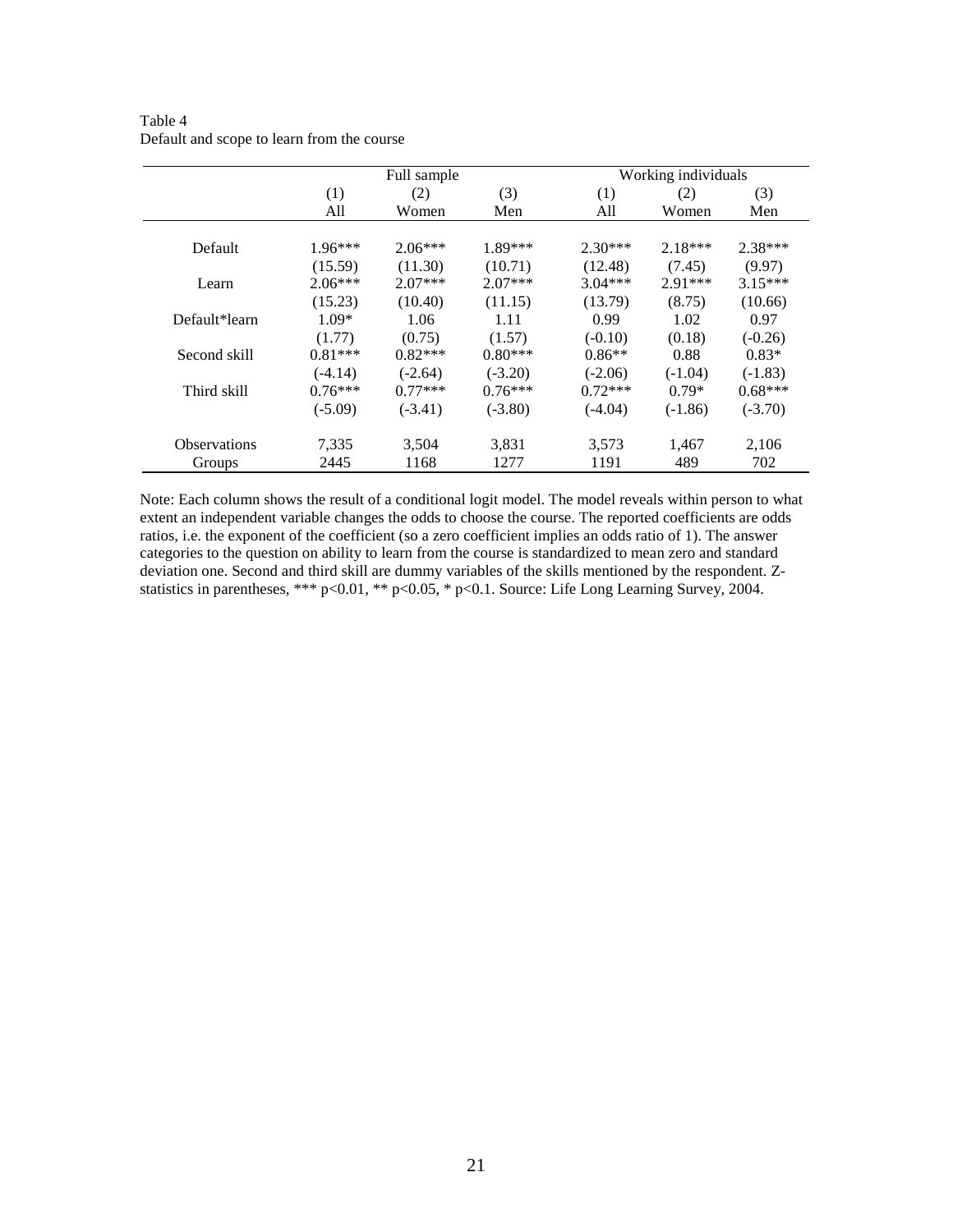|                               | (1)<br>Working | (2)<br>Retired | (3)<br>Student | (4)<br>Child   | (5)<br>Other non-<br>working | (6)<br>All     | (7)<br>All |
|-------------------------------|----------------|----------------|----------------|----------------|------------------------------|----------------|------------|
| Default                       | 1.99***        | $1.32***$      | $1.90***$      | $2.07***$      | $1.96***$                    | 1.99***        | $1.53*$    |
|                               | (11.75)        | (2.62)         | (3.32)         | (6.01)         | (7.32)                       | (11.77)        | (1.87)     |
| Default*retired               |                |                |                |                |                              | $0.67***$      | 0.81       |
|                               |                |                |                |                |                              | $(-3.23)$      | $(-1.01)$  |
| Default*student               |                |                |                |                |                              | 0.92           | 0.83       |
|                               |                |                |                |                |                              | $(-0.46)$      | $(-0.59)$  |
| Default*child                 |                |                |                |                |                              | 1.02           | 0.99       |
|                               |                |                |                |                |                              | (0.17)         | $(-0.01)$  |
| Default*non-working           |                |                |                |                |                              | 0.99           | 1.01       |
|                               |                |                |                |                |                              | $(-0.11)$      | (0.10)     |
| Second skill                  | $0.79***$      | 1.08           | $0.49***$      | $0.64***$      | $0.78**$                     | $0.79***$      | $0.79***$  |
|                               | $(-3.36)$      | (0.60)         | $(-3.01)$      | $(-2.97)$      | $(-2.17)$                    | $(-4.77)$      | $(-4.83)$  |
| Third skill                   | $0.64***$      | 1.09           | $0.57**$       | $0.75*$        | $0.74***$                    | $0.72***$      | $0.72***$  |
|                               | $(-6.03)$      | (0.70)         | $(-2.50)$      | $(-1.92)$      | $(-2.65)$                    | $(-6.32)$      | $(-6.39)$  |
| Set of age groups<br>included | N <sub>0</sub> | No             | N <sub>0</sub> | N <sub>0</sub> | N <sub>0</sub>               | N <sub>0</sub> | Yes        |
| <b>Observations</b>           | 3,573          | 1,107          | 369            | 852            | 1,434                        | 7,335          | 7,335      |
| Groups                        | 1,191          | 369            | 123            | 284            | 478                          | 2,445          | 2,445      |

Table 5 The effect of the default on the choice of a course, by social activity

Note: Each column shows the result of a conditional logit model. The model reveals within person to what extent an independent variable changes the odds to choose the course. The reported coefficients are odds ratios, i.e. the exponent of the coefficient (so a zero coefficient implies an odds ratio of 1). Second and third skill are dummy variables of the skills mentioned by the respondent. Z-statistics in parentheses, \*\*\* p<0.01, \*\* p<0.05, \* p<0.1. Source: Life Long Learning Survey, 2004.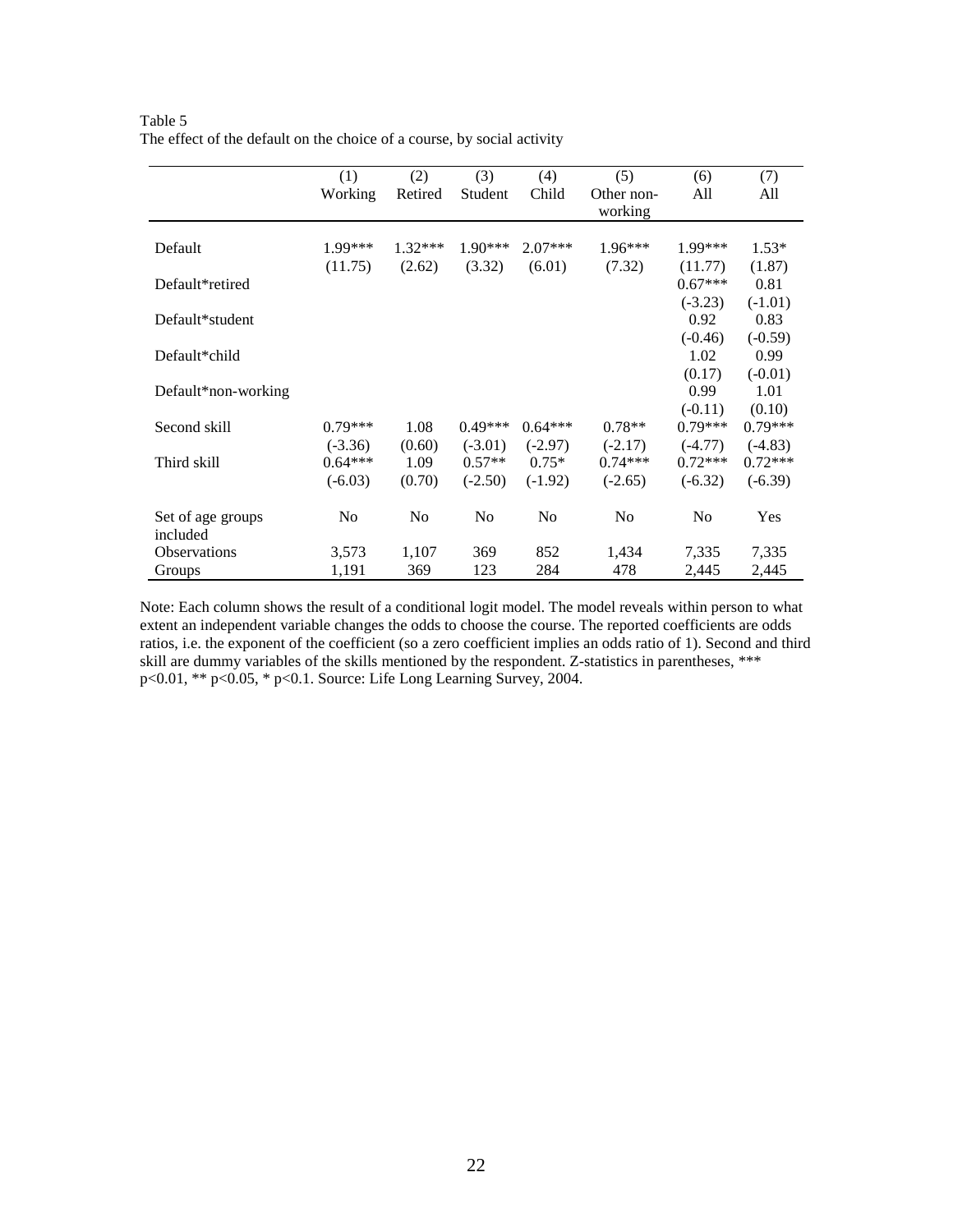|                     | Full sample |           |           | Working individuals |           |           |  |
|---------------------|-------------|-----------|-----------|---------------------|-----------|-----------|--|
|                     | (1)         | (2)       | (3)       | (1)                 | (2)       | (3)       |  |
|                     | All         | Women     | Men       | All                 | Women     | Men       |  |
| Default             | $1.84***$   | $1.89***$ | $1.81***$ | $1.99***$           | $1.94***$ | $2.04***$ |  |
|                     | (13.71)     | (9.76)    | (9.64)    | (11.73)             | (7.18)    | (9.32)    |  |
| Default*Participate | $1.09*$     | 1.05      | $1.12*$   | 1.00                | 0.86      | 1.09      |  |
|                     | (1.92)      | (0.73)    | (1.91)    | $(-0.07)$           | $(-1.44)$ | (1.05)    |  |
| Second skill        | $0.84***$   | $0.84**$  | $0.84**$  | $0.79***$           | $0.80**$  | $0.78***$ |  |
|                     | $(-3.29)$   | $(-2.25)$ | $(-2.38)$ | $(-3.36)$           | $(-2.01)$ | $(-2.73)$ |  |
| Third skill         | $0.73***$   | $0.74***$ | $0.72***$ | $0.64***$           | $0.66***$ | $0.62***$ |  |
|                     | $(-5.65)$   | $(-3.76)$ | $(-4.21)$ | $(-6.03)$           | $(-3.64)$ | $(-4.86)$ |  |
| <b>Observations</b> | 6,114       | 2,874     | 3,240     | 3,573               | 1,467     | 2,106     |  |
| Groups              | 2038        | 958       | 1080      | 1191                | 489       | 702       |  |

Table 6 Default and the intention to participate in the chosen course

Note: Each column shows the result of a conditional logit model. The model reveals within person to what extent an independent variable changes the odds to choose the course. The reported coefficients are odds ratios, i.e. the exponent of the coefficient (so a zero coefficient implies an odds ratio of 1). "Participate" is the answer to the question "How large do you estimate the chance to be that you would participate in the chosen course if it would take one night a week for half a year?" Answer categories are: 1. Very unlikely, 2. A small chance, 3. 50-50, 4. A large chance, 5. Certainly or almost certainly. These answer categories are standardized to mean zero and standard deviation one. Second and third skill are dummy variables of the skills mentioned by the respondent. Z-statistics in parentheses, \*\*\* p<0.01, \*\* p<0.05, \* p<0.1. Source: Life Long Learning Survey, 2004.